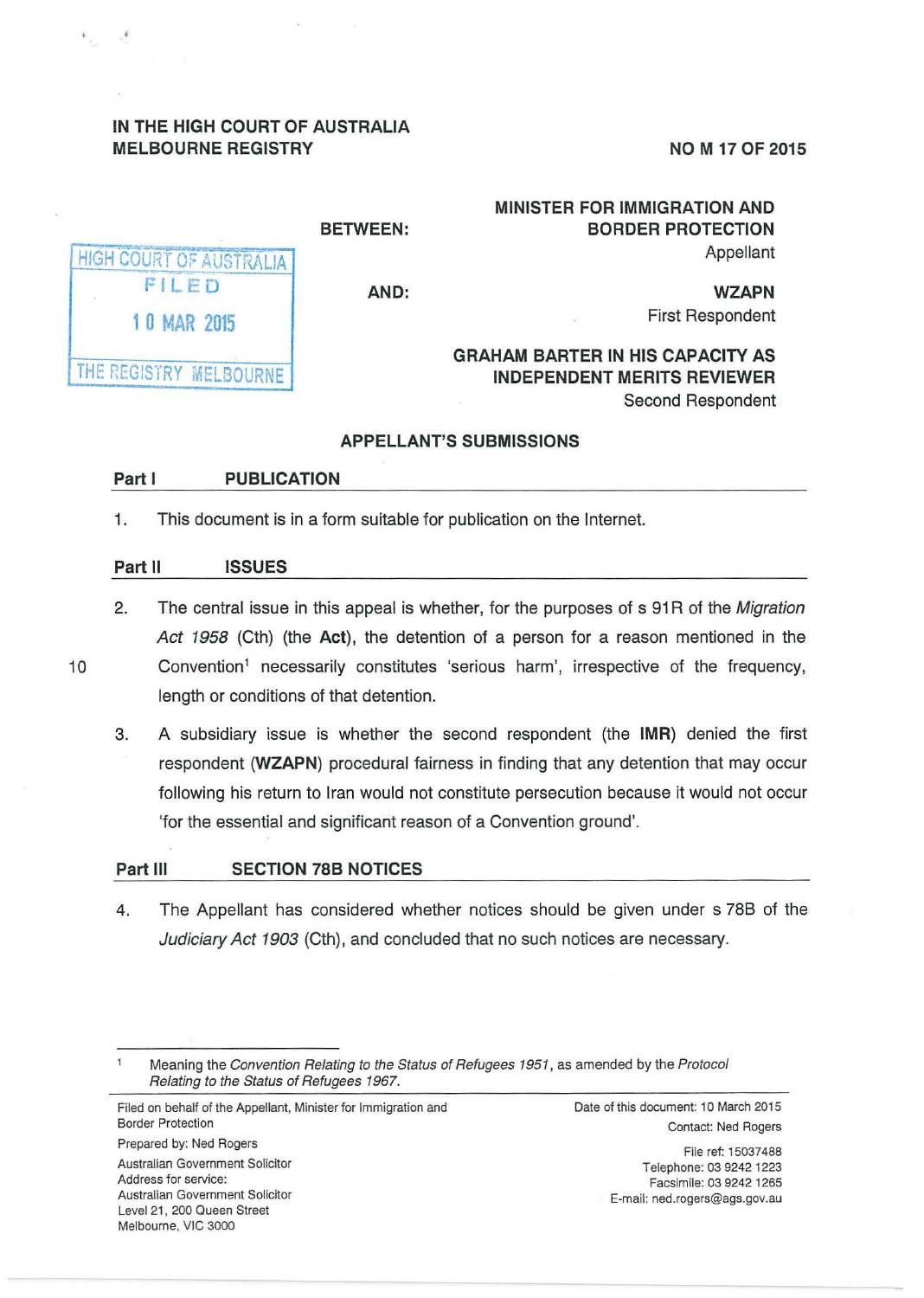## **Part IV DECISIONS BELOW**

5. The judgment at first instance is *WZAPN v Minister for Immigration* [2013] FMCA 6. An appeal to the Federal Court of Australia against that judgment was allowed: WZAPN v Minister for Immigration and Border Protection [2014] FCA 947.

#### **Part IV FACTUAL BACKGROUND**

- 6. WZAPN is a stateless Faili Kurd who was born in Iran. He is between 26 and 30 years old. He arrived in Australia on 21 July 2010, when he became an 'offshore entry person' under the Act. He applied for a refugee status assessment **(RSA).** One of his claims was that, as an undocumented Faili Kurd, over the course of his life he had 10 been subject to detention at various times owing to his ethnicity and membership of a particular social group? He did not claim to have been physically harmed while detained.
	- 7. On 27 September 2010, an RSA officer concluded that WZAPN was not a refugee.
	- 8. WZAPN sought review of that assessment from the IMR. The IMR (at [64(b)]) summarised WZAPN's relevant claim as follows:

He has been detained by the Basiji and police from time to time, once for 48 hours but on other occasions for no more than twelve hours. He is usually detained for relatively brief periods of time and he has never been physically assaulted, although he has suffered extreme verbal abuse. (emphasis added)

20 9. On 10 August 2011, the IMR recommended that WZAPN not be recognised as a person in respect of whom Australia has protection obligations under the Convention. For the purposes of this appeal, the IMR's critical finding (at [81]) was that:

> [T]here is a real chance that the claimant will be questioned periodically, and probably detained for short periods when he fails to produce identification, in the reasonably foreseeable future should he return to Iran. (emphasis added)

- 10. Notwithstanding that finding, the IMR concluded that 'having regard to the guidance provided by  $s$  91R(2)(a), (b) and/or (c), I do not accept that the frequency or length of detention, or the treatment he will receive whilst in detention will involve serious harm within the meaning of the Act' (IMR at [81]).
- 30 11. In the alternative, the IMR found that, even if risk of detention described above did involve a real chance that WZAPN would suffer 'serious harrn', such harrn would not be 'for the essential and significant reason of a convention ground' (IMR at [82]).

 $\overline{2}$ WZAPN v Minister for Immigration and Border Protection (2014] FCA 947, (11].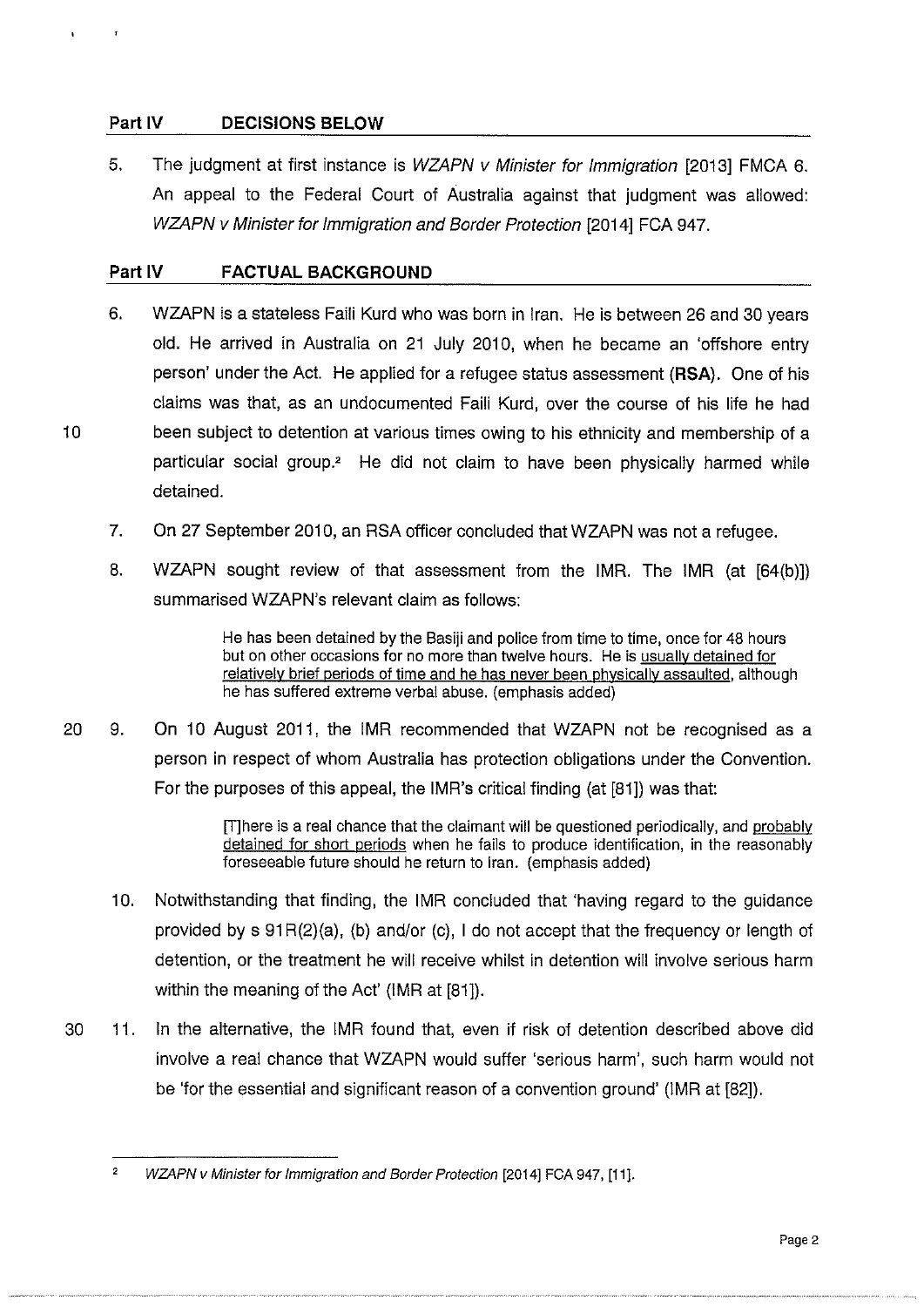- 12. WZAPN sought judicial review of the IMR's recommendation in the Federal Magistrates Court (as it then was). That application was dismissed. WZAPN appealed from that decision to the Federal Court of Australia (North J). which allowed the appeal on two grounds, being that:
	- (1) the Federal Magistrate erred in failing to find that the IMR had applied the incorrect test to determine whether the respondent was at risk of serious harm within the meaning of ss  $91R(1)$ (b) and  $(2)$ (a) of the Act; and
- (2) the IMR failed to accord the respondent procedural fairness in the consideration of whether  $s \theta 1 R(1)(a)$  of the Act applied to the alternative basis upon which the 10 IMR rejected the claims.

## **Part VI ARGUMENT**

## *iii.* **SERIOUS HARM**

- 13. This appeal primarily concerns the significance of a finding that there is a real chance that a person will be detained for whether that person has a well-founded fear of being persecuted. Specifically, it concerns whether it is a jurisdictional error for an IMR to consider the frequency and length of detention, or conditions in detention, in deciding whether a person fears 'serious harm', that being an essential component of a finding that a person has a well-founded fear of persecution for a Convention reason.
- 14. In finding that the IMR had made a jurisdictional error in this case, North J treated a 20 finding that there was a real chance of detention as necessarily establishing a 'threat to liberty' for the purposes of  $s 91R(2)(a)$ , and therefore as necessarily involving serious harm.<sup>3</sup> On his Honour's approach, the existence of a real chance of any detention (ranging through such circumstances as confinement for a short period while identity checks are conducted, arrest followed a short time later by bail, to long-term imprisonment) would constitute a 'threat to liberty'.
	- 15. In essence, North J reasoned that:
		- (1) The words of s  $91R(2)(a)$  (including the absence of an express qualitative element, in contrast to the other sub-paragraphs of  $s$  91 $R(2)$ ), supported the conclusion that 'serious harm in  $s$  91 $R(1)(b)$  is constituted by a threat to life or liberty, without reference to the severity of the consequences to life or liberty' (at [28]. [30]); and

<sup>3</sup>  WZAPN v Minister for Immigration and Border Protection [2014] FCA 947, [27], [32], [33].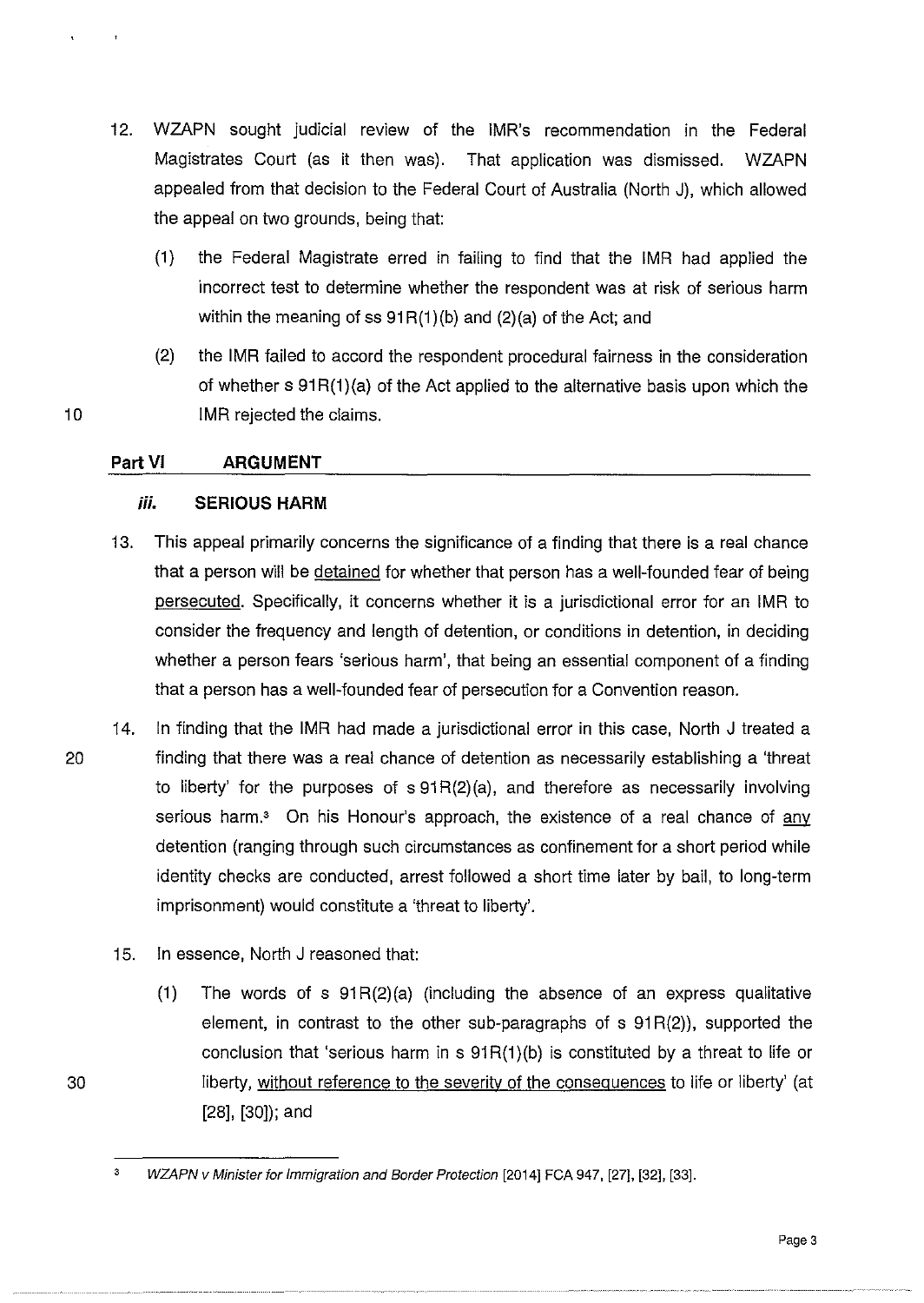- (2) While s 91R should be construed in accordance with Australia's obligations under the Convention, applying the Convention any threat to liberty amounted to persecution (at [31]-[38], [41]-[42]}.
- 16. Both those conclusions involved error. In summary, the Minister submits that:
- (1) Pursuant to Art  $1A(2)$  of the Convention, the fact that there is a real chance that a person will be detained for a Convention reason does not necessarily mean that the person fears 'serious harm' of a kind capable of constituting persecution. The Convention requires a decision-maker to undertake a qualitative assessment of the nature of any harm that a person claims to fear in deciding 10 whether the harm feared is 'serious harm'.
	- (2} On its true construction, s 91 R(2}(a} likewise requires a decision-maker to undertake a qualitative analysis of the detention feared (including considering its length, purpose and attendant conditions) in deciding whether or not there is a 'threat to liberty'. That is consistent with the ordinary meaning of the words Parliament has used, and with the structure of s 91R as a whole, the purpose of that provision, and the presumption that s 91R be interpreted consistently with the Convention.

## *(iii)* **Structure of the argument**

17. Section 91R(1) relevantly provides:

 $\ddotsc$ 

- 20 For the purposes of the application of this Act and the regulations to a particular person, Article 1A(2) of the Refugees Convention as amended by the Refugees Protocol does not apply in relation to persecution for one or more of the reasons mentioned in that Article unless:
	- (b) the persecution involves serious harm to the person ...

(emphasis added)

18. As is apparent from the words emphasised above, the 'premise for the engagement'• of s 91R(1) is the existence of 'persecution' within the meaning of Art 1A(2) of the Convention. The operative effect of  $s$  91 $R(1)$  is to provide that, even when a well-30 founded fear of persecution can be established in accordance with Art 1A of the Convention, the Convention nevertheless is taken not to 'apply ... unless' the three conditions specified in s 91R(1) (including that the persecution involves 'serious harm') are satisfied.

See SZWAU v Minister [2015] HCA Trans 2 In 714 (29 Jan) (Hayne J, ex tempore).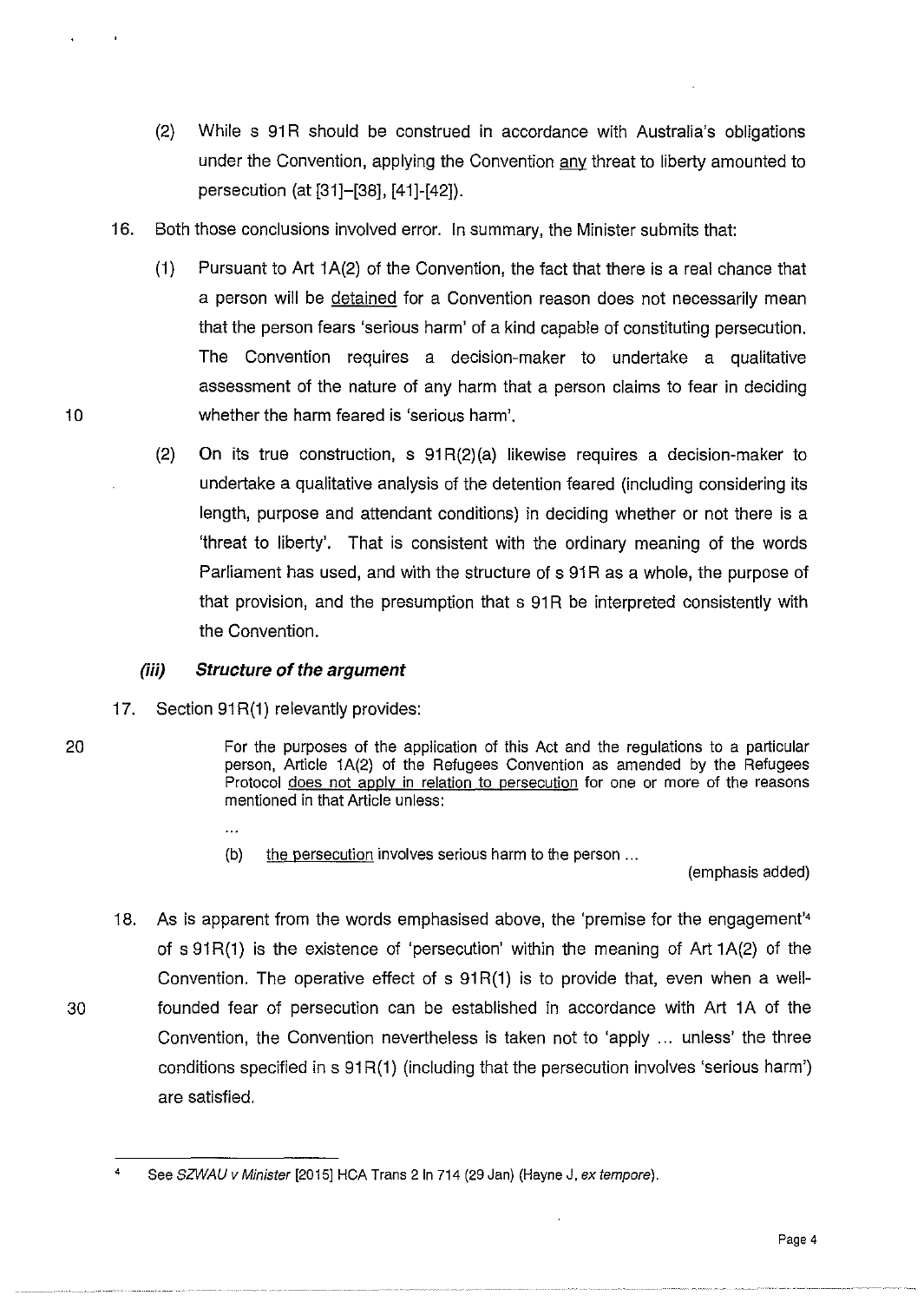- 19. Accordingly, as a matter of Australian law it is necessary to consider both (1) Art 1 A of the Convention; and  $(2)$  the three additional conditions found in s  $91R(1)$ . While there is substantial overlap between those requirements, they are nevertheless conceptually distinct, and a claim to refugee status may fail at either point.
- 20. This appeal ultimately concerns the proper construction of s 91 R. In interpreting any statute, this Court has regularly emphasised that the task of statutory construction must 'begin and end with the text'.<sup>5</sup> That does not, however, exclude consideration of statutory context, including legislative history and extrinsic material.
- 21. In this case, s 91R of the Act uses language that is drawn from the international 10 learning concerning the meaning of Art 1 A of the Convention. The Convention has one single autonomous meaning for all State parties.<sup>6</sup> It is, therefore, useful to begin by ascertaining the relevant operation of the Convention because:
	- (1) that is necessary in order to elucidate the meaning of the words that Parliament has used in s 91R; and
	- (2) the 'serious harm' requirement in s  $91R(1)(b)$  is reached only if Art 1A otherwise applies, meaning that the operation of the Convention provides essential context to any decision based on the 'serious harm' requirement.

## *(ii)* **Under the Convention, not all detention constitutes 'serious harni'**

22. The word 'persecution' is not defined in the Convention. It is, however, generally 20 accepted by the State parties to the Convention that harm, even if perpetrated for a reason mentioned in Art 1A of the Convention, will not amount to persecution unless it rises above a threshold of severity.<sup>7</sup> In many jurisdictions and academic writings, that threshold is identified as a fear of 'serious harm'.<sup>8</sup>

<sup>5</sup>  See, e.g., Thiess v Collector of Customs (2014) 250 CLR 664, 671 [22] (French CJ, Hayne, Kiefel, Gageler and Keane JJ); Alcan (NT) v Territory Revenue (2009) 239 CLR 27, 47 [47]; FCT v Consolidated Media Holdings (2012) 250 CLR 503,519 [39].

<sup>6</sup>  See, e.g., Regina v Secretary of State for the Home Department; Ex parte Adan [2001] 2 AC 477, 516 (Lord Steyn); Horvath v Secretary of State for the Home Department [2001]1 AC 489, 495 (Lord Hope of Craighead); AI-Sirri v Secretary for State for the Home Department [2012] UKSC 54; [2013] 1 AC 745,790 [75] (Baroness Hale and Lord Dyson); Minister for Immigration and Multicultural and Indigenous Affairs v QMH [2006] HCA 53; (2006) 231 CLR 1, 15 [34].

<sup>7</sup>  See, e.g., Chan v Minister for Immigration & Ethnic Affairs (1989) 169 CLR 379, 429-30 (McHugh J); Chen Shi Hai v Minister for Immigration and Multicultural Affairs [2000] HCA 19; (2000) 201 CLR 293, 302 [24]-[25]; Minister for Immigration and Multicultural Affairs v Haji Ibrahim [2000] HCA 55; (2000) 204 CLR 1, 18-21 [55]-[65] (McHugh J); Mikhailevitch v INS, 146 F.3d 384, 389-90 (6th Cir. 1998); Islam v Secretary of State for the Home Department [1999]2 AC 629, 653, 655 (Lord Hoffman), 656 (Lord Hope of Craighead); ME Price, Rethinking Asylum: History, Purpose, and Limits (Cambridge University Press, 2009) 104, 107-8, 116-117.

a See, e.g., Islam v Secretary of State for the Home Department [1999] 2 AC 629, 653, 655 (Lord Hoffman), 660 (Lord Millet); HJ (Iran) v Home Secretary [2011] 1 AC 596, 637 (Lord Rodger of Earlsferry); Minister for Immigration and Multicultural Affairs v Khawar [2002] HCA 14; (2002) 210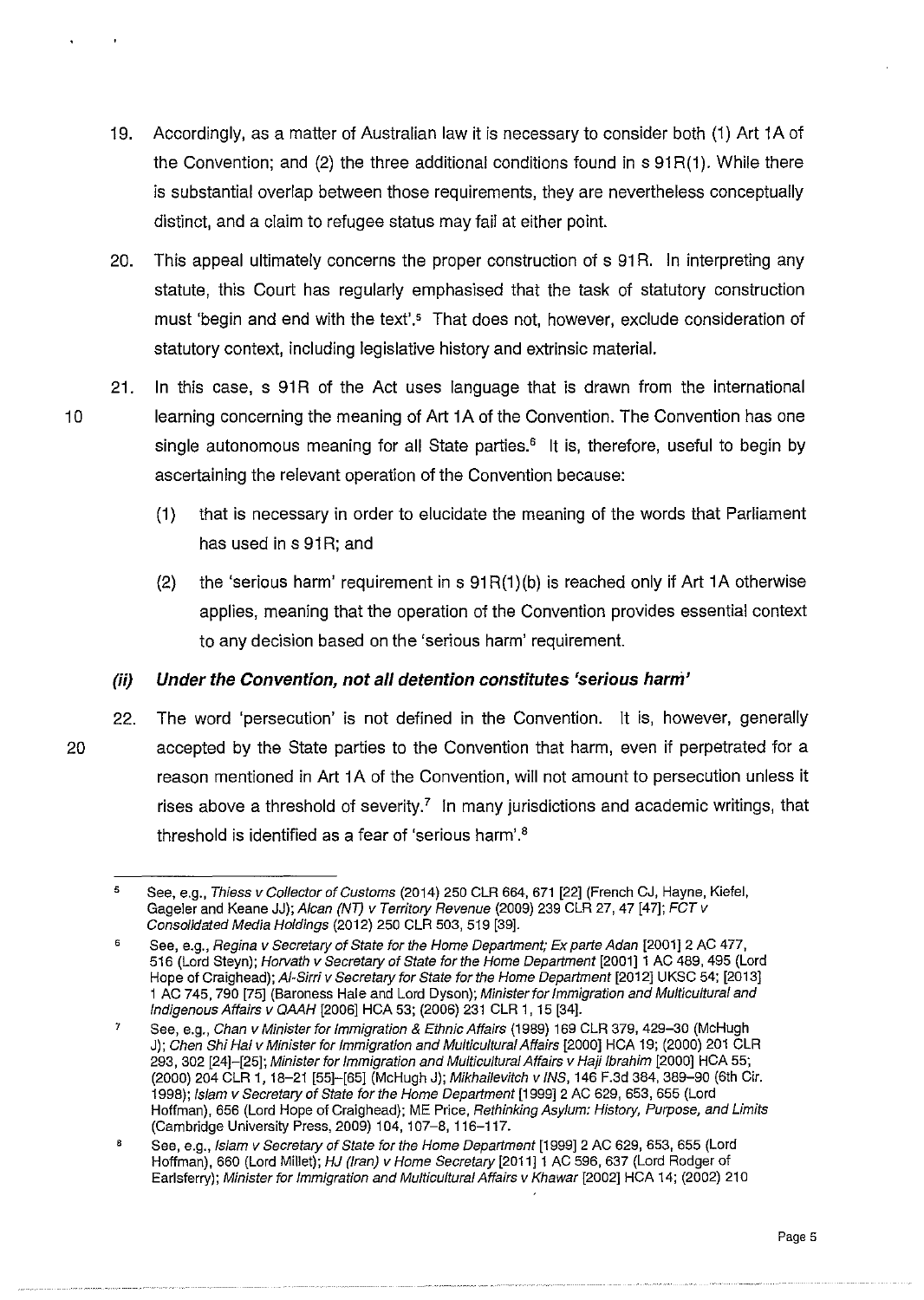23. In applying the 'serious harm' threshold, it is widely accepted that decision-makers must conduct a qualitative assessment of the harm that a claimant fears as part of the task of determining whether that harm constitutes persecution. In the United Kingdom, for example, in Islam v Secretary of State for the Home Department, Hoffman LJ endorsed the idea that 'Persecution  $=$  Serious Harm  $+$  The Failure of State Protection'.• His Lordship then said: <sup>10</sup>

> There was in my view no suggestion that a woman was entitled to refugee status merely because she lived in a society which, for religious or any other reason, discriminated against women. Although such discrimination is contrary not merely to western notions but to the constitution of Pakistan and a number of international human rights instruments, including the Convention on the Elimination of All Forms of Discrimination Against Women, which Pakistan ratified in 1996, it does not in itself found a claim under the Convention. The Convention is about persecution, a well founded fear of serious harm, which is a very different matter. ...

In the same case, Millet LJ said: 11

The denial of human rights. however, is not the same as persecution, which involves the infliction of serious harm. The 1951 Convention was concerned to afford refuge to the victims of certain kinds of discriminatory persecution, but it was not directed to prohibit discrimination as such nor to grant refuge to the victims of discrimination. ...

- 20 In those passages, the Court clearly denied any necessary correlation between a denial of human rights, and a conclusion that 'serious harm' had been established.
	- 24. The same understanding of 'serious harm' finds expression in the Australian cases. For example, in Appellant S395/2002, McHugh and Kirby JJ observed that '[w]hatever form the harm takes, it will constitute persecution only if, by reason of its intensity or duration, the person persecuted cannot reasonably be expected to tolerate it.'<sup>12</sup>
	- 25. In a similar vein, McHugh J explained in Minister for Immigration and Multicultural Affairs v Respondent S152 that:<sup>13</sup>

CLR 1, 9-10 [19]-[20] (Gleeson CJ). See also JC Hathaway, The Law of Refugee Status, (Butterworths, 1991) 1 05, stating 'A well-founded fear of persecution exists when one reasonably anticipates that remaining in the country may result in a form of serious harm'. Matthew Price notes that the 'American trend has been in the direction taken more definitively by Canadian, British, and Australian courts: persecution means nothing more than serious harm against which the state is unable, or unwilling to provide protection': ME Price, Rethinking Asylum: History, Purpose, and Limits (Cambridge University Press, 2009), 104. In Canada, to be considered persecution, the mistreatment suffered or anticipated must be serious or a fundamental threat to human rights: Sagharichi v Canada (Minister of Employment and Immigration) (1993) 182 N.R. 398; Chan v Canada (Minister of Employment and Immigration) [1995]3 S.C.R. 593, 635.

<sup>9</sup>  [1999] 2 AC 629, 653.

<sup>10</sup>  [1999] 2 AC 629, 655 (emphasis added). See also HJ (Iran) v Home Secretary [2011] 1 AC 596, 622 [15] (Lord Hope of Craighead}.

<sup>11</sup>  [1999]2 AC 629, 660 (emphasis added).

<sup>12</sup>  Appellant S395/2002 v Minister for Immigration and Multicultural Affairs [2003] HCA 71; (2013} 216 CLR 473, 489 [40] (McHugh and Kirby JJ) (emphasis added).

<sup>13</sup>  [2004] HCA 18; (2004) 222 CLR 1, 26 [73] (citations omitted} (emphasis added).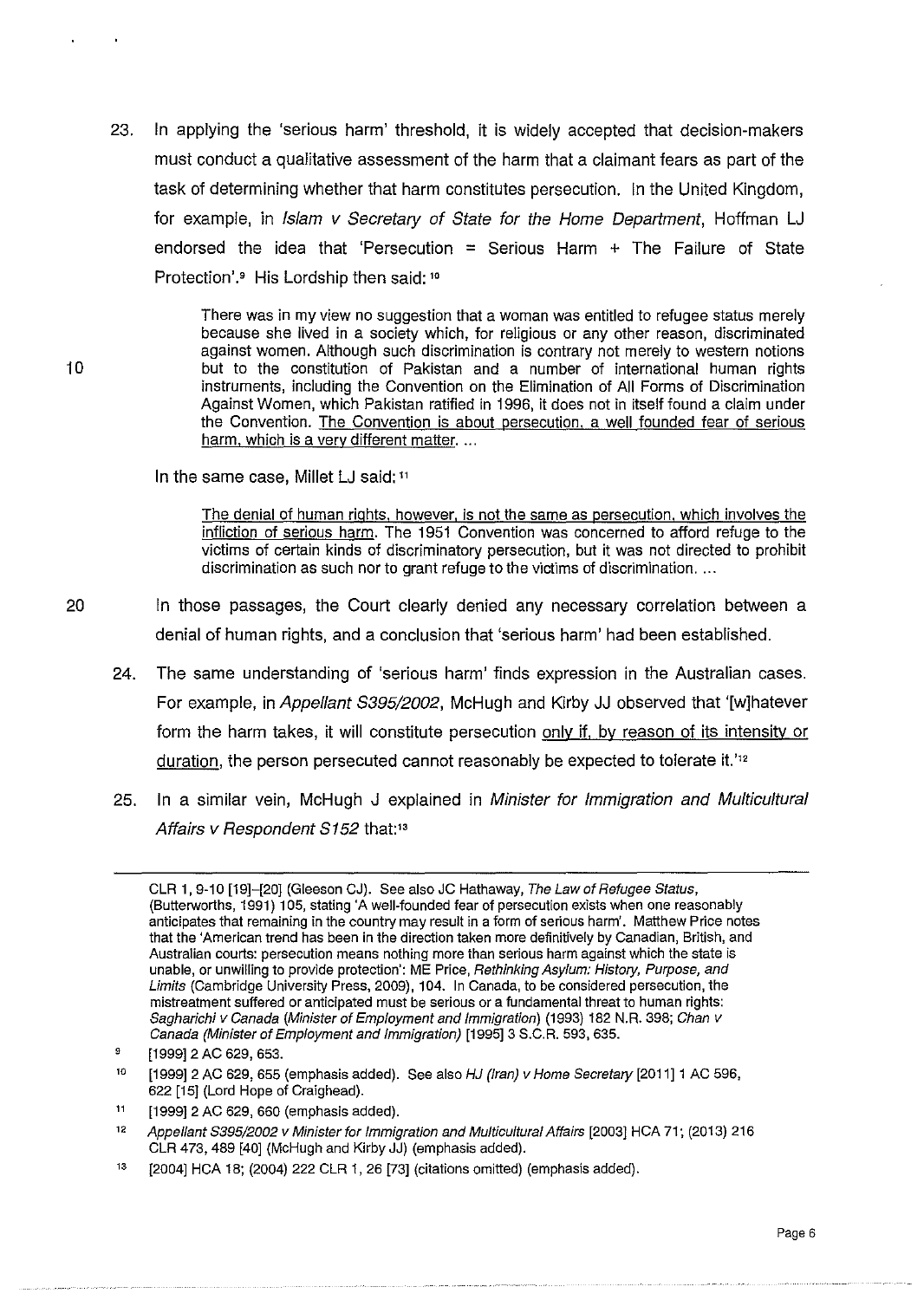It is not to be supposed that the Convention required signatory States to give asylum to persons who were persecuted for a Convention reason but who were unlikely to suffer serious infringement of their rights as human beings. Thus, for the purpose of the Convention, the feared harm will constitute persecution only if it is so oppressive that the individual cannot be expected to tolerate it so that refusal to return to the country of the applicant's nationality is the understandable choice of that person.

- 26. Applying the above approach, it is clear that a person would not be expected to tolerate a threat (in the sense of a "likelihood of harm"14} that a person will be killed. All such threats necessarily involve serious harm, because the harm that is feared does 10 not admit of shades of intensity.
	- 27. But where lesser forms of harm are feared, the position is not so black and white. Harm falling short of death may have different levels of severity. For that reason, it is necessary to undertake a qualitative assessment of the particular harm that is feared, considering for example its 'intensity' or 'duration', in order to determine whether the harm feared is 'so oppressive' that a person cannot be expected to tolerate it.<sup>15</sup>
- 28. The necessity to engage in a qualitative assessment of the kind. contemplated in the above authorities is supported by leading academics in the area of refugee law. Thus, Professor Goodwin-Gill has written that 'persecution is also very much a question of degree and proportion, requiring relation of the general notion to commonly accepted 20 principles of human rights'.<sup>16</sup> And Professors Hathaway and Foster have recently written that assessing whether the harm feared amounts to serious harm always 'requires careful scrutiny of particularized circumstances'.<sup>17</sup>
	- 29. The approach taken by North J cannot be reconciled with the above authorities and academic commentaries, because North J found that the IMR made a jurisdictional error by engaging in a qualitative assessment of the very kind required by those authorities. Contrary to the approach envisaged by those authorities, North J expressly held that, under both the Act and the Convention, any period of detention,

<sup>14</sup>  VBAO v Minister for Immigration and Multicultural and Indigenous Affairs [2006] HCA 60; (2006) 233 CLR 1, 4 [1], 5 [3] (Gleeson CJ and KirbyJ), 9 [20] (GummowJ); 17 [50] (Callinan and Heydon JJ).

<sup>15</sup>  That being the approach adopted in, e.g., VBAS v Minister for Immigration & Multicultural & Indigenous Affairs (2005) 141 FCR 435, [28] (Grennan J); SCAT v Minister for Immigration & Multicultural & Indigenous Affairs [2002] FCA 962, [36] (von Doussa J); SZBOV v Minister for Immigration and Multicultural and Indigenous Affairs [2005] FCA 1407, [19]-[20] (Jacobson J).

<sup>16</sup>  Guy Goodwin-Gill, 'Entry and Exclusion of Refugees: The Obligations of States and the Protection Function of the Office of the United Nations High Commissioner for Refugees' (1982) 3 Michigan Yearbook of International Legal Studies 291, 298.

<sup>17</sup>  Hathaway and Foster, The Law of Refugee Status (Cambridge University Press, 2nd ed, 2014) 198. North J's reliance on p 239 of this text was misplaced, for the analysis there was concerned with the circumstances in which detention, which was assumed to be of sufficient severity to constitute serious harm, would nevertheless not constitute persecution (i.e. where it is lawful, not arbitrary and without harsh conditions). The learned authors should not be understood to suggest that any detention necessarily involves serious harm unless those conditions are met.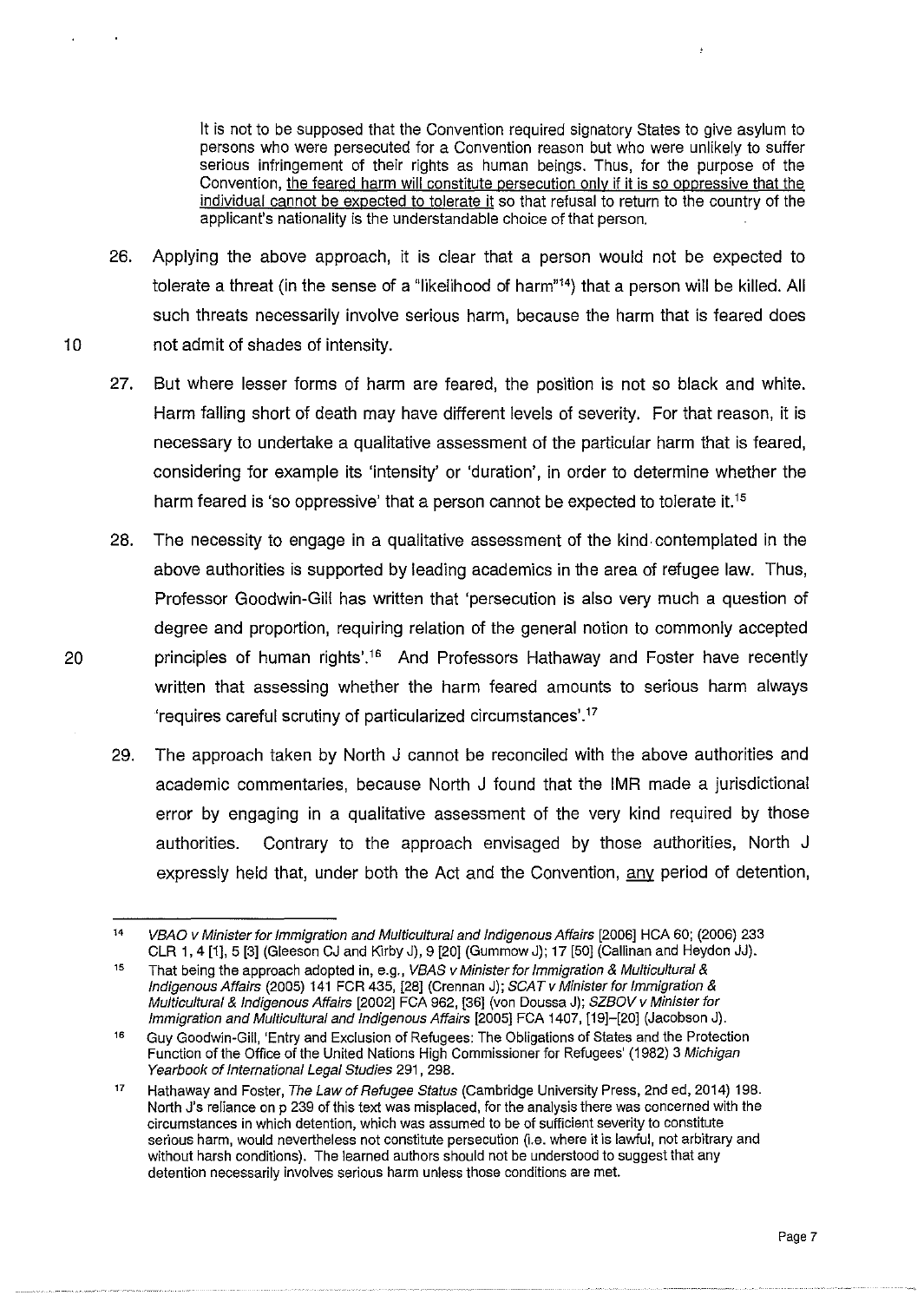irrespective of its length, conditions or other features, constitutes serious harm." That could be correct only if a real chance of detention, irrespective of its length or character, is invariably more serious than a real chance of being the victim of physical or other forms of harm (which constitute persecution only if they rise to the level of 'serious harm'). Plainly that is not so.

- 30. The Minister has been unable to locate any authority that supports the absolute and inflexible position adopted by North J. There are, however, many cases that are inconsistent with that approach.
- 31. In the United States, it has been specifically held that detention of a short duration, 10 which is not accompanied by other forms of harm, does not 'rise to the level' of persecution.<sup>19</sup> In each case, detention on its own was insufficient to cross the relevant threshold. For example in Vasili v Holder, the Federal Court (1<sup>st</sup> Circuit) noted that '[i]nfrequent beatings, threats, or periodic detention ... do not rise to the level of persecution, and the nature and extent of an applicant's injuries are relevant to the ultimate determination.'<sup>20</sup>
- 32. Similarly, in Vel/uppillai v Canada, the Immigration Review Board **(IRB)** concluded that short periods of detention did not amount to persecution. The Federal Court of Canada held that such a conclusion was 'generally true', although in the specific case before it the IRB had erred by failing to consider the particular circumstances of the 20 applicant.<sup>21</sup>
	- 33. Within the European Union, State responses to the assessment of refugee claims is governed by European Union Council Directive 2011/95/EU **{the EU Qualification Directive**).<sup>22</sup> Article 9 of the EU Qualification Directive states:
		- 1. In order to be regarded as an act of persecution within the meaning of Article 1 (A) of the Geneva Convention, <sup>23</sup> an act must:

<sup>18</sup> WZAPN v Minister for Immigration and Border Protection [2014] FCA 947, [18], [30], [44]·[45].

<sup>19</sup>  See, e.g., Vasili v Holder, 732 F.3d. 83, 89-90 (1st Cir. 2013); Gomez-Zuluaga v Attorney General of US, 527 F.3d 330, 342-3 (3d Cir. 2008); Topalli v Gonzales, 417 F.3d 128, 132 (1st Cir. 2005); Borca v INS, 77 F.3d 210, 214 (7<sup>th</sup> Cir. 1996). See also El Hof v Canada (Minister of Citizenship and Immigration) [2005] FC 1515; P Zambelli, The Refugee Convention: A Compendium of Canadian and American Cases (Carswell, 1999) 77-93.

<sup>20</sup>  Vasili v. Holder, 732 F.3d. 83, 89 (1st Cir. 2013).

<sup>21</sup>  Velluppillai v Canada (Minister of Citizenship and Immigration). [2000] F.C.J. No. 301 (QL). See also Omar v Canada (Minister of Citizenship and Immigration) 2000 FC 14772, [6], [12].

<sup>22</sup>  Directive 2011/95/EU of 13 December 2011 on standards for the qualification of third-country nationals or stateless persons as beneficiaries of international protection, for a uniform status for refugees or for persons eligible for subsidiary protection, and for the content of the protection granted [2011] OJ L 337/9. The United Kingdom has not adopted this Directive and remains bound by the pervious directive (Directive 2004/83/EC), which is relevantly the same.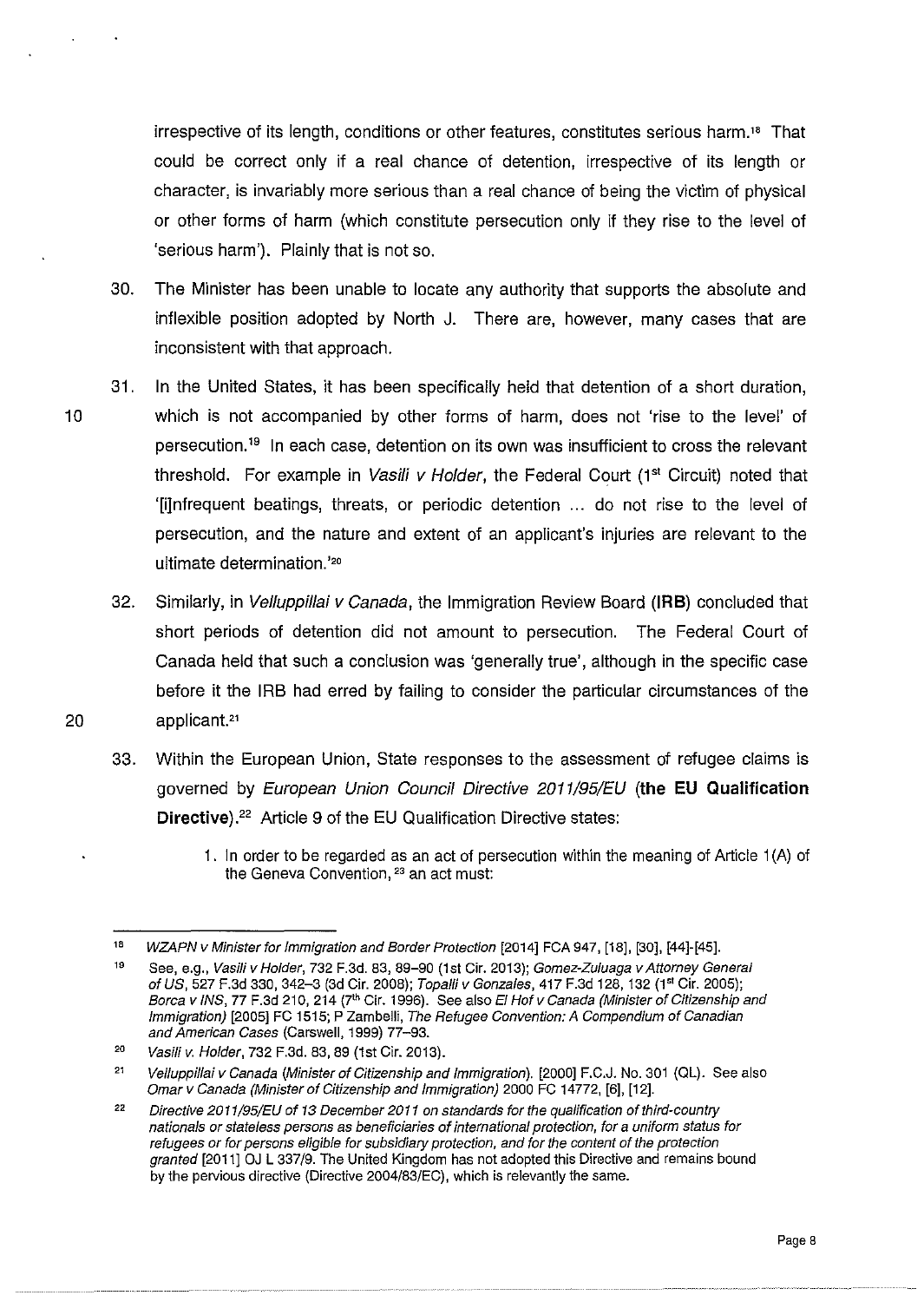- (a} be sufficiently serious by its nature or repetition as to constitute a severe violation of basic human rights, in particular the rights from which derogation cannot be made under Article 15(2} of the European Convention for the Protection of Human Rights and Fundamental Freedoms; or
- (b) be an accumulation of various measures, including violations of human rights which is sufficiently severe as to affect an individual in a similar manner as mentioned in point (a}. (emphasis added)

Consistently with the language of that EU Qualification Directive, detention would not constitute persecution unless it is 'sufficiently serious' or 'sufficiently severe' to 10 constitute a 'severe violation' of human rights.24 It necessarily follows that, in evaluating whether a real risk of detention constitutes persecution, a decision-maker must assess the length, frequency and circumstances of the feared detention."

34. Consistently with the above, in the year before the operation of the Convention was extended by the 1967 Protocol Relating to the Status of Refugees, Professor Atle Grahl-Madsen wrote:<sup>26</sup>

> We may conclude that there is precedent for considering the following measures or sanctions 'persecution' in the sense of the Refugee Convention. provided that the circumstances warrant it: ... (2} Imprisonment or other forms of detention or internment for a period of three months or more, it remaining an open question whether deprivation of physical freedom for shorter periods may constitute 'persecution'; however deprivation of liberty for 10 days or less has been deemed not to amount to 'persecution'.

That suggests, at the very least, that the Convention was not then understood as operating to require State parties to extend protection to persons who had a wellfounded fear of detention for short periods of time.

35. For the above reasons, North J erred in concluding that, under the Convention, detention involves the infliction of serious harm without allowing any room for a qualitative assessment of the circumstances of that detention." International cases and commentaries concerning the Convention demonstrate that a qualitative assessment of that kind is, in fact, an integral part of determining whether any harm 30 that is feared is sufficiently serious to support a well-founded fear of persecution. That conclusion is important to the proper construction of s 91R of the Act.

<sup>23</sup>  The term 'Geneva Convention' in Article 9 of the EU Directive Qualitative Directive is a reference to the Refugees Convention.

<sup>24</sup>  See, e.g., Bundesrepublik Deutschland v Vertreter des Bundesinteresses beim Bundesverwaltungsgericht European Court Reports 2012; [2013] 1 CMLR 5, [59], [65]; D [a minor] v- Refugee Appeals Tribunal & Anor [2011] IEHC 431; [2011] 3 IR 736, [7] (High Court of Ireland).

<sup>25</sup>  As illustrated, for example, in LP (LTTE area - Tamils - Colombo - risk?) Sri Lanka CG [2007] UKAIT 00076, [236].

<sup>26</sup>  A Grahi-Madsen, The Status of Refugees in International Law (A. W Sijthoff, 1966) val 1, 201 (emphasis added).

<sup>27</sup>  WZAPN v Minister for Immigration and Border Protection [2014] FCA 947, [27]. [33], [35], [44].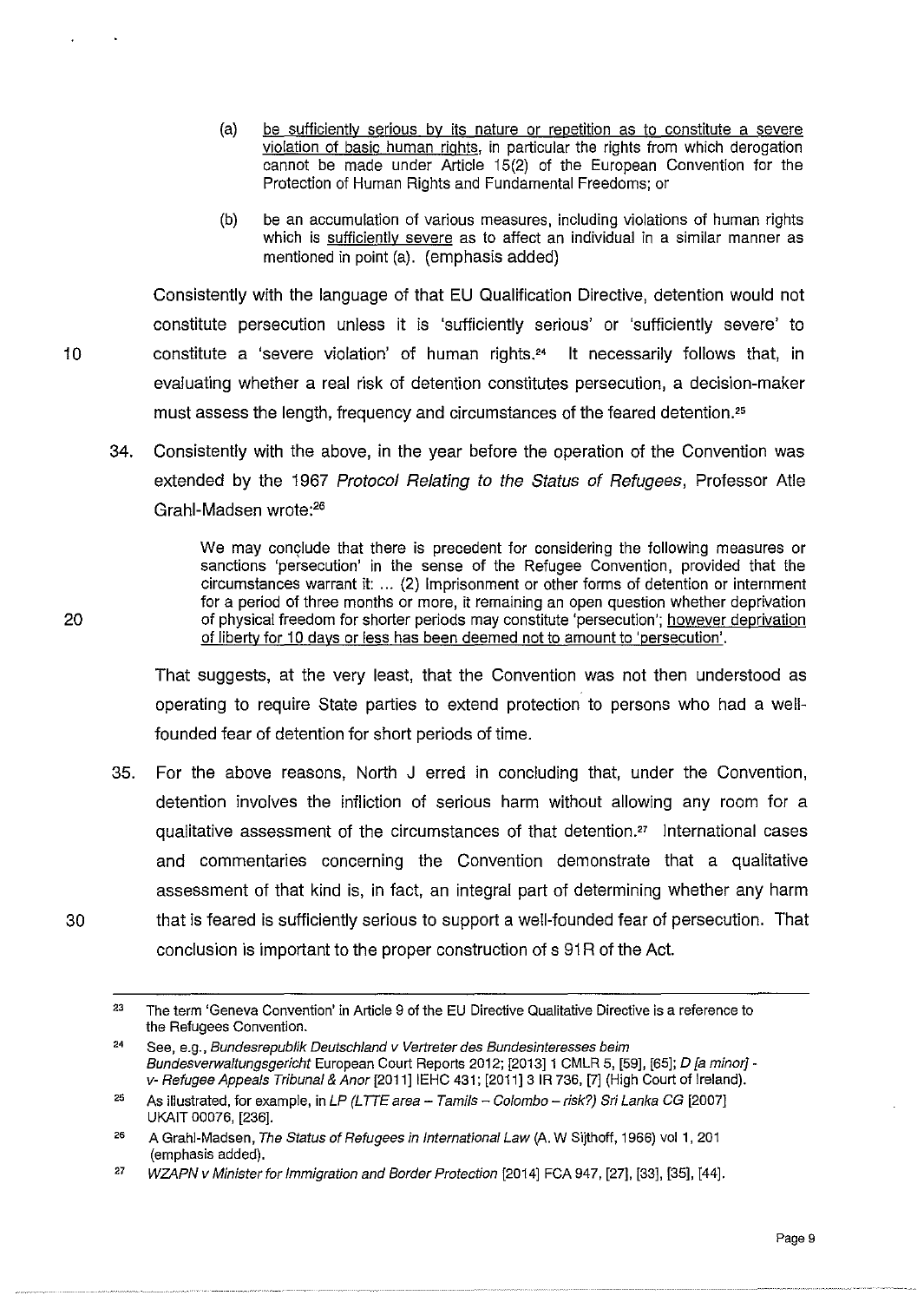## *(iii)* **Section 91R(1)(b} and** {2): **serious harm and 'threats ... to liberty'**

36. Section 91R(2) relevantly provides:

Without limiting what is serious harm for the purposes of paragraph  $(1)(b)$ , the following are instances of serious harm for the purposes of that paragraph:

- (a) a threat to the person's life or liberty ...
- 37. In interpreting that section, the Court should:
	- $(1)$  have regard to the language and structure of s 91R;
	- (2) seek to adopt an interpretation of s  $91R$  that is consistent with its purpose;<sup>28</sup>
	- (3) seek to interpret s 91R consistently with the meaning of the Convention; and
- 10 (4) interpret the provision, to the extent possible, to avoid an interpretation that would generate inconvenient or absurd outcomes.<sup>29</sup>
	- 38. All those considerations point against acceptance of North J's interpretation of s  $91R(2)(a)$ , which treated a real chance of  $\frac{any}{any}$  period of detention, irrespective of frequency, length or conditions, as necessarily constituting a 'threat to liberty'.
	- (a) Language and structure
- 39. Starting with the text of s 91 (2}(a), the word 'liberty' is not defined in the Act, nor is it used in the Convention. The Convention does refer, in Articles 31 and 33, to a threat to 'life or freedom', but read in context that phrase is used to encompass the full range of matters that may constitute persecution under the Convention. Thus, as Professor 20 Hathaway has argued, that phrase was used as shorthand for risks giving rise to refugee status under Art 1 of the Convention.<sup>30</sup> The word 'freedom' from the Convention therefore plainly is not synonymous with 'liberty' as that word is used in s  $91R(2)(a).$ <sup>31</sup>
	- 40. As a matter of ordinary language, 'liberty' can convey a wide range of different meanings. The Shorter Oxford Dictionary gives as the first three definitions of 'liberty':

<sup>28</sup>  Section 15AA of the Acts Interpretation Act 1901 (Cth); Project Blue Sky Inc v Australian Broadcasting Authority [1998] HCA 28; (1998) 194 CLR 355, 381-382 [69]-[70] (McHugh, Gummow, Kirby and Hayne JJ) (P**roject Blue Sky**); Minister for Immigration and Citizenship v SZJGV [2009] HCA 40; (2009) 238 CLR 642, 649-50 [5] (French CJ and Bell JJ).

<sup>29</sup>  Minister for Immigration and Citizenship v SZJGV [2009] HCA 40; (2009) 238 CLR 642, 651 [9], 653 [12] (French CJ and Bell J) cf 664 [47], 665 [53], 669 [65] (Grennan and Kiefel JJ); Tickle Industries Pty Ltd v Hann (1974) 130 CLR 321, 331 (Barwick CJ, with whom McTiernan J agreed).

<sup>30</sup>  James C Hathaway, The rights of refuges under international law (Cambridge University Press, 2005) 304-305.

<sup>31</sup>  This appears to be contrary to the view of North J: WZAPN v Minister for Immigration and Border Protection [2014] FCA 947, [27], [32], [33].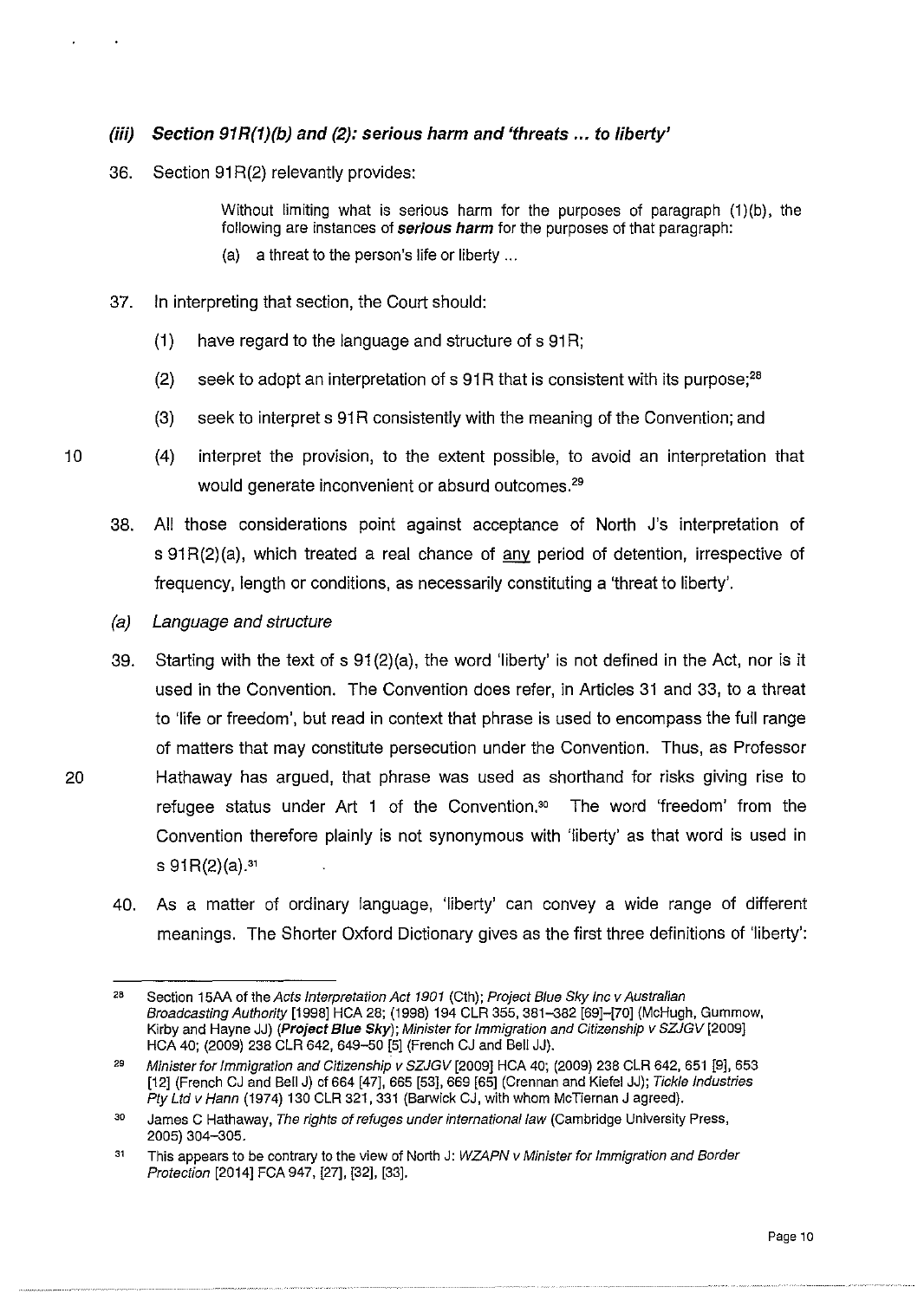'[e]xemption or release from captivity, bondage, or slavery'; 'exemption or freedom from arbitrary, despotic, or autocratic rule or control'; and 'the condition of being able to act in any desired way without restraint; power to do as one likes'.ªª

- 41. There is a constructional choice required in selecting the appropriate meaning of the word 'liberty' as it has been used in the phrase 'threat to liberty' in s  $91R(2)(a)$ . At its broadest a 'threat to liberty' could mean any restriction on a person's freedom to move or otherwise do as one likes. But plainly that is not the sense in which the word is used in s 91R(2)(a), for that would entirely negate the 'serious harm' requirement and would be inconsistent with the other paragraphs in s 91R(2).
- 10 42. North J focused in his reasons on the interpretation of s  $91R(2)$ ,<sup>33</sup> and as a consequence gave insufficient weight to the structure of s 91R as a whole. That structure is inconsistent with the meaning his Honour attributed to  $\sigma$  91R(2)(a) because, as was noted above, the 'premise for the engagement' of s 91R(1) is that a person has a well-founded fear of 'persecution' within the meaning of the Convention. Given that, for the reasons addressed above, a well-founded fear of detention for a short period is not (without more) sufficient to give rise to a well-founded fear of persecution under Art 1A of the Convention, Parliament cannot have intended to deem a threat of any period of detention to constitute 'serious harm' for the purposes of s 91R(1)(b). That follows because Parliament could not rationally have intended to set 20 the threshold of harm in s  $91R(1)(b)$  lower than the threshold under the Convention, because in any case where it did that s  $91R(1)$ (b) could never have any operation because the claim to refugee status would fail when assessed against Art 1 A in any event. That strongly suggests that  $s$  91 $R(2)(a)$  should not be interpreted as setting a lower threshold than arises under the Convention, because if it were to be so interpreted that would attribute to Parliament an intention to enact a provision that would (to that extent) have no work to do.<sup>34</sup>
	- 43. When s 91 R(2) is read as a whole, it is apparent that most of its paragraphs contemplate, consistently with the established meaning of the Convention, that an

<sup>32</sup>  The New Shorter Oxford English Dictionary (Clarendon Press, 6<sup>th</sup> ed, 2007) 1591.

<sup>33</sup>  WZAPN v Minister for Immigration and Border Protection [2014] FCA 947, [28].

<sup>34</sup>  Cf Plaintiff M47 v Director-Genera/ of Security (2012) 251 CLR 1, 77 [173], 83 [194], 87 [206], 91 [221] (Hayne J), 179 [488] (Bell J); Project Blue Sky (1998) 194 CLR 355 at 382 [71]; Commonwealth v Baume (1905) 2 CLR 405, 414 (Griffith CJ), 419 (O'Connor J); Chu Kheng Lim v Minister for Immigration (1992) 176 CLR 1, 12-13 (Mason CJ); Saeed v Minister for Immigration and Citizenship [2010] HCA 23; (2010) 241 CLR 252 266 [39], 267 [41]-[42] (French CJ, Gummow, Hayne, Crennan and Kiefel JJ), 278 [76], 280 [79] (Heydon J); *Plaintiff M70/2011 v Minister for* Immigration and Citizenship [2011] HCA 32; (2011) 244 CLR 144, 192 [97] (Gummow, Hayne Grennan and Bell JJ).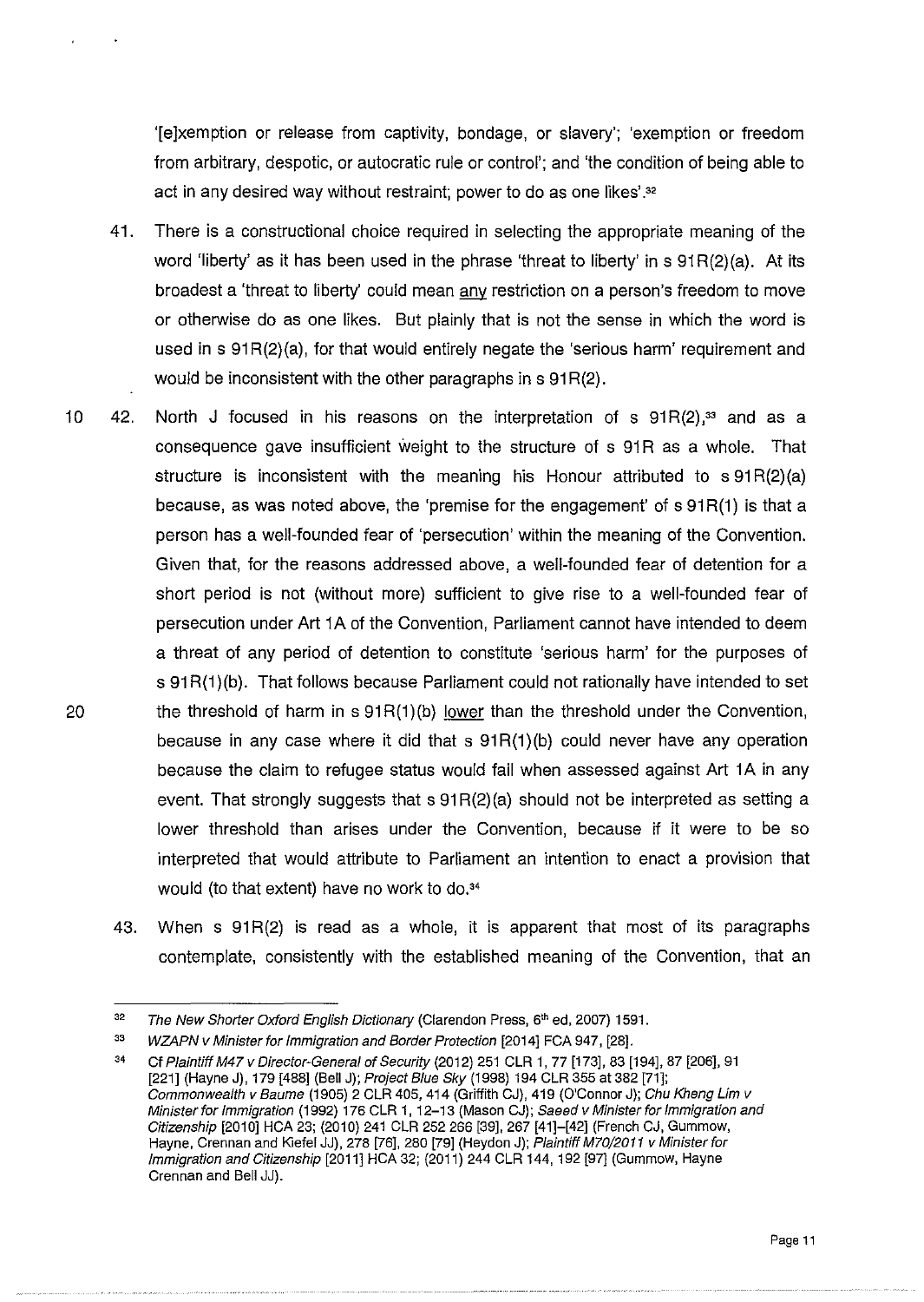evaluative judgment must be made. Leaving aside threats to liberty, each other instance of harm specified involves a grave threat to the person's life (identified by the terms 'life' and 'capacity to subsist') or physical wellbeing (identified by the terms 'significant physical harassment' and 'significant physical ill-treatment'). The phrase 'threat to liberty' must be read in that context. While s 91R(2)(a) is not expressly qualified by a word requiring an evaluative judgment, a word of that kind was obviously inappropriate in the context of a threat to life (which does not admit grades of severity), which may go part of the way to explaining the absence of such a word in paragraph (a). Further, such a word was not required with respect to a 'threat to liberty' because 10 the need for an evaluative judgment is inherent within that concept. That follows because, as the ordinary meanings of 'liberty' reveal, that word is often used to refer to freedom from particularly serious forms of restraint (eg bondage, slavery, despotic or autocratic control).

44. In the absence of anything to suggest that Parliament intended to require a real chance of detention to be analysed in a markedly different way to a real chance of any other kind of harm,  $s \theta^{(2)}(a)$  should be interpreted to operate consistently with the other paragraphs of  $s$  91 $R(2)$ , all of which require a qualitative evaluation of the seriousness of the harm feared. As Gummow J observed in VBAO, the instances of harm listed in s 91R(2) all 'take their colour from the specification of "serious harm" in 20 the opening words of the sub-section.<sup>35</sup>

{b) Purpose

- 45. Section 91R was inserted into the Act by the Migration Legislation Amendment Act (No 6) 2001 (Cth). It was enacted to 'set the parameters and raise the threshold of what can properly amount to "serious harm", within the spirit of the Refugees Convention.'<sup>36</sup> As Callinan and Heydon JJ put it in VBAO v Minister for Immigration and Multicultural and Indigenous Affairs,<sup>37</sup> s 91R is a 'manifestation of statutory intent to define persecution, and therefore serious harm, in strict and perhaps narrower terms than an unqualified reading of any unadapted Art 1A(2) ... might otherwise require'.
- 46. The Explanatory Memorandum that accompanied the Bill that became that Act indicates that s  $91R(1)$  and (2) were not intended to  $\frac{1}{2}$  expand the class of persons

<sup>35</sup>  VBAO v Minister for Immigration and Multicultural and Indigenous Affairs (2006] HCA 60; (2006) 233 CLR 1, 9 [19].

<sup>36</sup>  Minister for Immigration and Multicultural and Indigenous Affairs v VBAO (2004) 139 FCR 405, 411 [36] (Marshall J), cited in VBAO v Minister for Immigration and Multicultural and Indigenous Affairs (2006] HCA 60; (2006) 233 CLR 1, 14 (40] (Callinan and Heydon JJ).

<sup>37</sup>  VBAO v Minister for Immigration and Multicultural and Indigenous Affairs (2006] HCA 60; (2006) 233 CLR 1, 17 (49].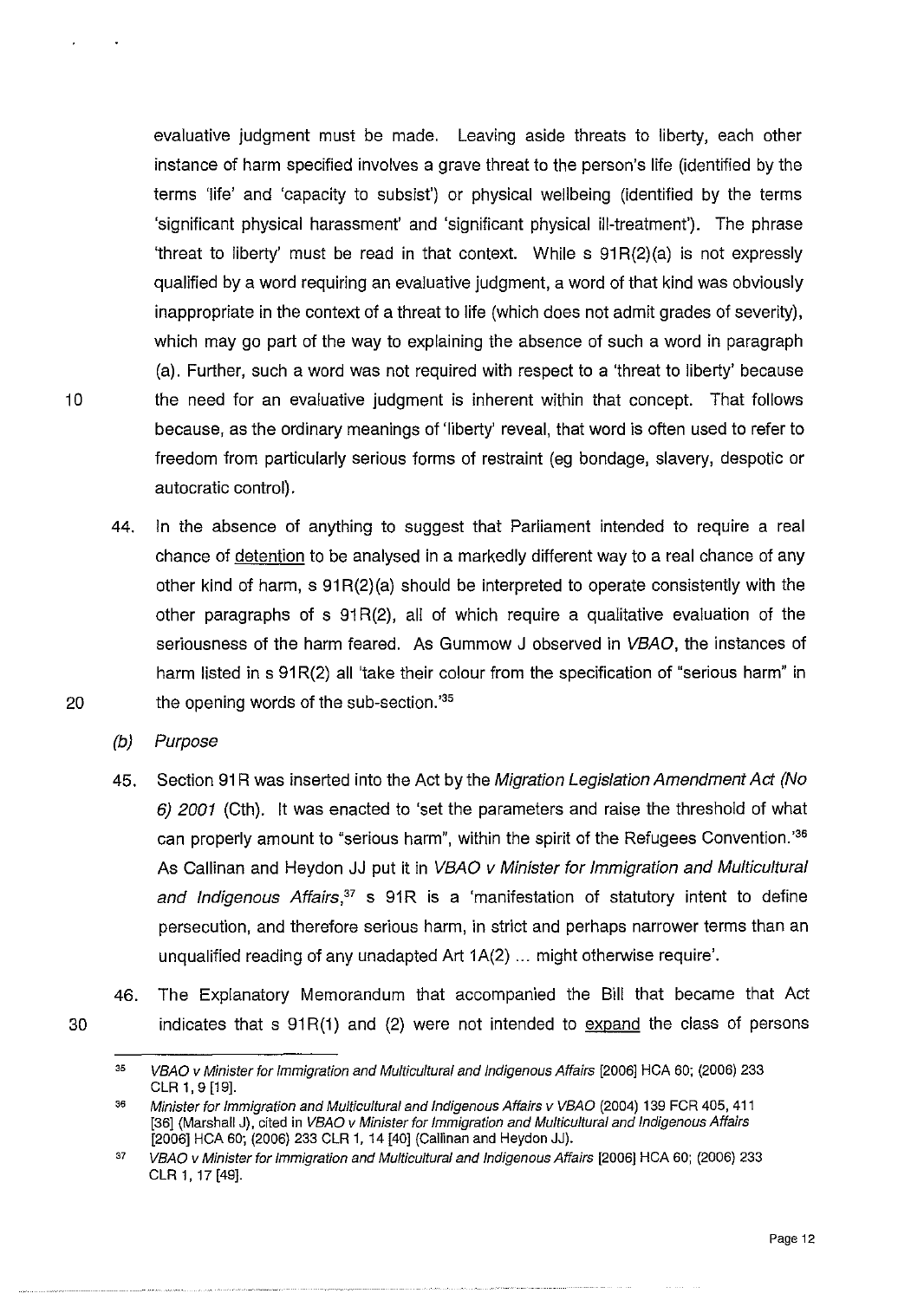entitled to protection. The Explanatory Memorandum states that s 91R was enacted in order to 'restore the application of the [Convention] ... in Australia to its proper interpretation',<sup>38</sup> that being done because 'over recent years the interpretation of the definition of a "refugee" by various courts and tribunals has expanded the interpretation of the definition so as to require protection to be provided in circumstances that are clearly outside those originally intended' . <sup>39</sup>It also stated that 'The Bill ensures that the Refugees Convention provides appropriate protection to refugees consistent with the international obligations that Australia assumed when becoming party to the Convention'.<sup>40</sup> Thus, having discussed the components of s 10 91 R(2), the Explanatory Memorandum states:<sup>41</sup>

> The above definition of persecution reflects the fundamental intention of the Convention to identify for protection by member states only those people who, for Convention grounds, have a well founded fear of harm which is so serious that they cannot return to their country of nationality ... These changes make it clear that it is insufficient to establish an entitlement for protection under the Refugees Convention that the person would suffer discrimination or disadvantage in their home country, or in comparison to the opportunities or treatment which they could expect in Australia. Persecution must constitute serious harm ...

The Refugees Convention is not intended to justify providing residence status on 20 broader humanitarian grounds. (emphasis added)

- 47. There is nothing in the Explanatory Memorandum that would lend any support to the view that, by enacting  $s \theta^{(2)}(a)$ . Parliament intended to deem any detention, irrespective of its circumstances, to constitute 'serious harm'.
- (c) Consistency with the Convention
- 48. In Minister for Immigration and Multicultural and Indigenous Affairs  $\vee$  QAAH,<sup>42</sup> this Court stated that:

Australian courts will endeavour to adopt a construction of the Act ... which conforms to the Convention. And this Court would seek to adopt, if it were available, a construction of the definition in Art 1A of the Convention that conformed with any 30 generally accepted construction in other countries subscribing to the Convention.

- 
- 49. Consistently with that approach, the Court should strive to adopt an interpretation of the words 'threat to liberty' that is consistent with the approach taken under the Convention to the identification of 'serious harm'. While North J was conscious of the

<sup>38</sup>  Explanatory Memorandum, Migration Legislation Amendment Bill (No 6) 2001 (Cth), [1].

<sup>39</sup>  Explanatory Memorandum, Migration Legislation Amendment Bill (No 6) 2001 (Cth), [3]; and see [19], [22].

<sup>40</sup>  Explanatory Memorandum, Migration Legislation Amendment Bill (No 6) 2001 (Cth), [6].

<sup>41</sup>  Explanatory Memorandum, Migration Legislation Amendment Bill (No 6) 2001 (Cth), [25]·[26].

<sup>42</sup>  [2006] HCA 53; (2006) 231 CLR 1, 15 [34].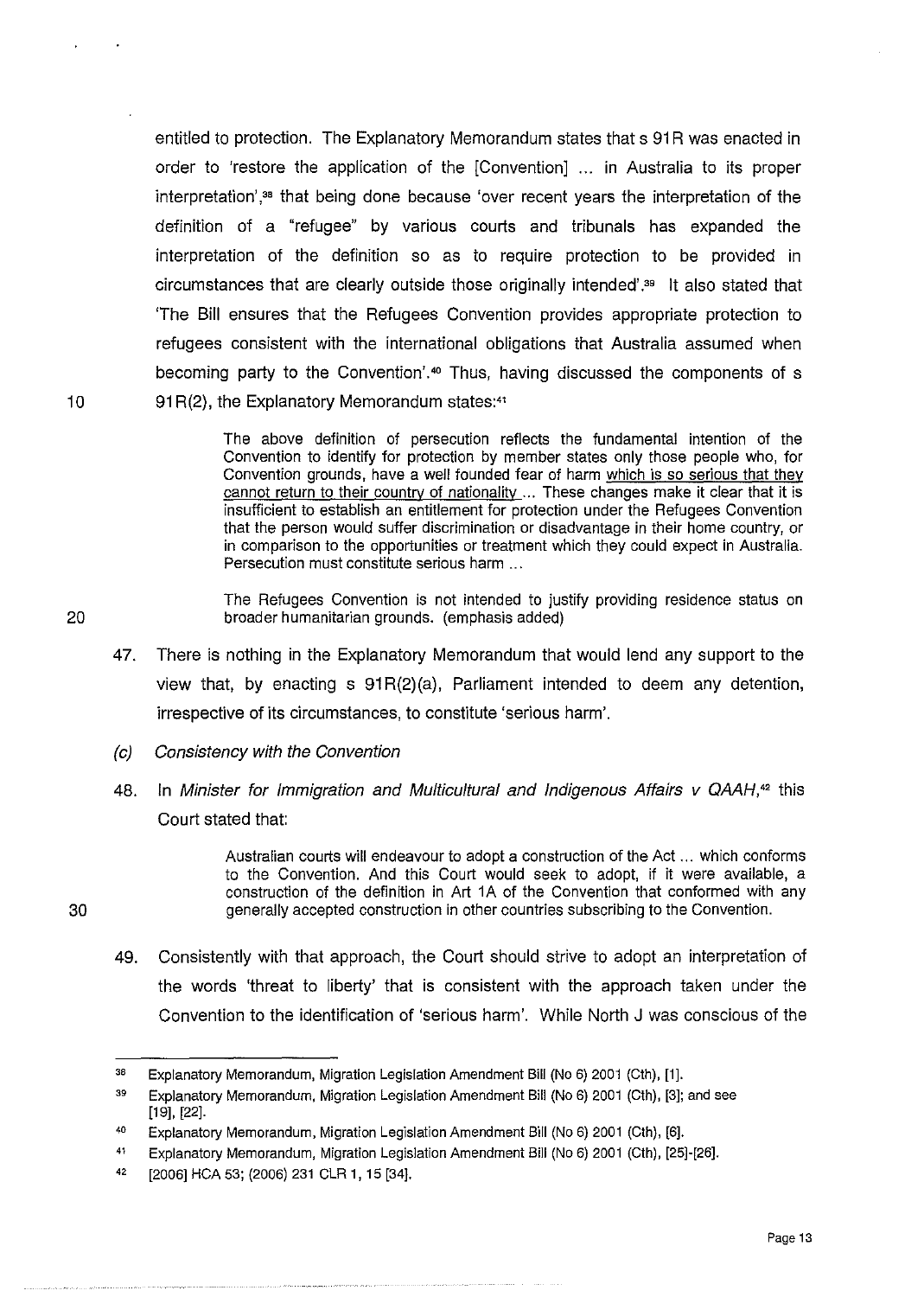need to interpret s 91R consistently with the Convention,<sup>43</sup> for the reasons already advanced the interpretation that his Honour adopted did not achieve that consistency.

- 50. Justice North erred as to the requirements of the Convention because he wrongly sought to define the concepts of 'serious harm' and 'persecution' by reference to international human rights treaties that post-date that Convention, and that are directed to a different topic.••
- 51. Treaties such as the International Covenant on Civil and Political Rights are concerned with specifying the manner in which parties to those treaties must themselves treat persons within their territory and subject to their jurisdiction. The Convention, by 10 contrast, is concerned with the circumstances in which parties to the Convention are not free to return a non-citizen within their territory to his or her country of origin. In identifying those circumstances, the relevant question is not whether the country of origin will accord to the non-citizen all of the rights that are identified in international human rights instruments.<sup>45</sup> It is the narrower question whether there is a real chance that the non-citizen will be subjected to serious harm for a Convention reason.
	- 52. To conflate those questions is to extend the operation of the Convention so that it embraces conduct of a kind never contemplated by the parties to that Convention. As Gummow J (with whom Gleeson CJ and Hayne J agreed) said in Minister for Immigration and Multicultural Affairs v Haji lbrahim: *<sup>46</sup>*

The States which did participate nevertheless had no commitment to basing the Convention in the international promotion of human rights ... The result has been described by Professor Hathaway:<sup>47</sup>

"The rejection of comprehensive humanitarian or human rights coverage is explained by the conviction of most Western states that their limited resettlement capacity should be reserved for those whose flight was motivated by pro-Western political values ...

In sum, the first main feature of modern international refugee law is its rejection of comprehensive humanitarian or human rights based assistance in favor of a more narrowly conceived focus."

<sup>43</sup>  WZAPN v Minister for Immigration and Border Protection [2014] FCA 947, [31].

<sup>44</sup>  Cf Applicant A v Minister for Immigration and Ethnic Affairs (1997) 190 CLR 225, 251-6 (McHugh J); HJ (Iran) v Home Secretary [2011]1 AC 596, 622 [15] (Lord Hope of Craighead); Advisory Opinion on Legal consequences for States of the continued presence of South Africa in Namibia (South West Africa), notwithstanding Security Council resolution 276 (1970) [1971] ICJ Reports 16, 31 [53].

<sup>45</sup>  HJ (Iran) v Home Secretary [2011] 1 AC 596, 622 [15] (Lord Hope of Craighead); A. Zimmerman (ed.), The 1951 Convention Relating to the Status of Refugees and Its 1967 Protocol: A Commentary (Oxford Commentaries on International Law, 2011), 348. Further, detention is not unlawful under international human rights law unless it is arbitrary (eg. International Covenant on Civil and Political Rights, opened for signature 16 December 1966, 993 UNTS 3 (entered into force 3 January 1976) art 9).

<sup>46</sup>  (2000) 204 CLR 1, 47-8 [139].

<sup>47</sup>  Hathaway, "A Reconsideration of the Underlying Premise of Refugee Law" (1990) 31 Harvard International Law Journal 129, 148-9.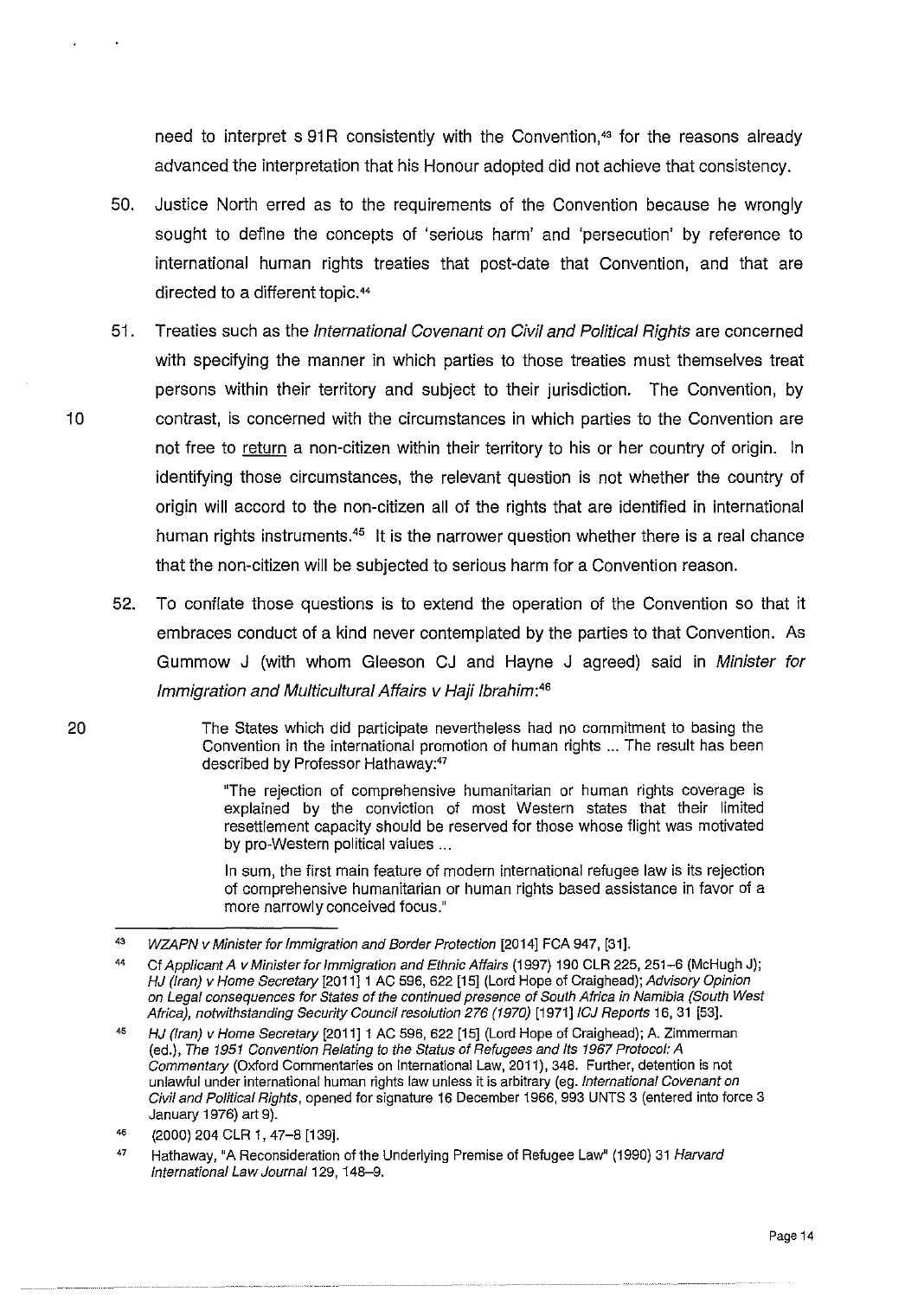53. In interpreting the Convention, it is important that courts do not give it a meaning contrary to that accepted by the State parties to it." As Lord Bingham said in European Roma Rights Centre v Immigration Officer, Prague Airport:49

> [T]he court's task remains one of interpreting the written document to which the contracting states have committed themselves. It must interpret what they have agreed. It has no warrant to give effect to what they might, or in an ideal world would, have agreed.

- 54. In this case, the IMR's factual finding was that 'there is a real chance that the claimant will be questioned periodically, and probably detained for short periods when he fails to 10 produce identification' (IMR at [81]). In the past that detention had often lasted only about 2 hours, and in all but one case it had a duration of less than 12 hours. While such detention undoubtedly constituted an interference with WZAPN's human rights, it did not rise to the level of a threat to his 'liberty', as that word should be understood in  $s \theta$  91 R(2)(a).
	- 55. Accordingly, the IMR's finding that WZAPN would 'probably [be] detained for short periods' did not amount to a finding that there was a real chance of serious harm, and therefore was not itself sufficient to support the existence of *a* well-founded fear of persecution.

#### (d) Anomalous consequences

20 56. Finally, if s  $91R(2)(a)$  were interpreted in such a way that any threat of detention 30 necessarily constitutes serious harm, that would produce anomalous results. It would allow protection claims to be established based on a real chance of even a short period of detention, when more serious infringements of rights may nevertheless fail to constitute persecution because they fall short of the 'serious harm' threshold. For example, in a situation where it was virtually certain that persons of a particular ethnic group (but not the population generally) would be detained for 1 to 2 hours on arrival at the airport in a particular country, and that this would not occur pursuant to any law of general application, on North J's approach persons from that group would be refugees, even if they had no basis to fear any other form of harm. That conclusion would follow notwithstanding the fact that a well-founded fear of detention for a matter of hours

<sup>48</sup>  Contra Hathaway and Foster, The Law of Refugee Status (Cambridge University Press, 2nd ed, 2014) 194-5, who argue that the application of a human rights framework for identifying serious harm under the Convention allows the meaning of this concept to evolve. North J erred in adopting that approach, for such "evolution" departs from the meaning negotiated by the parties.

<sup>49</sup>  [2005] 2 AC 1, 31 [18].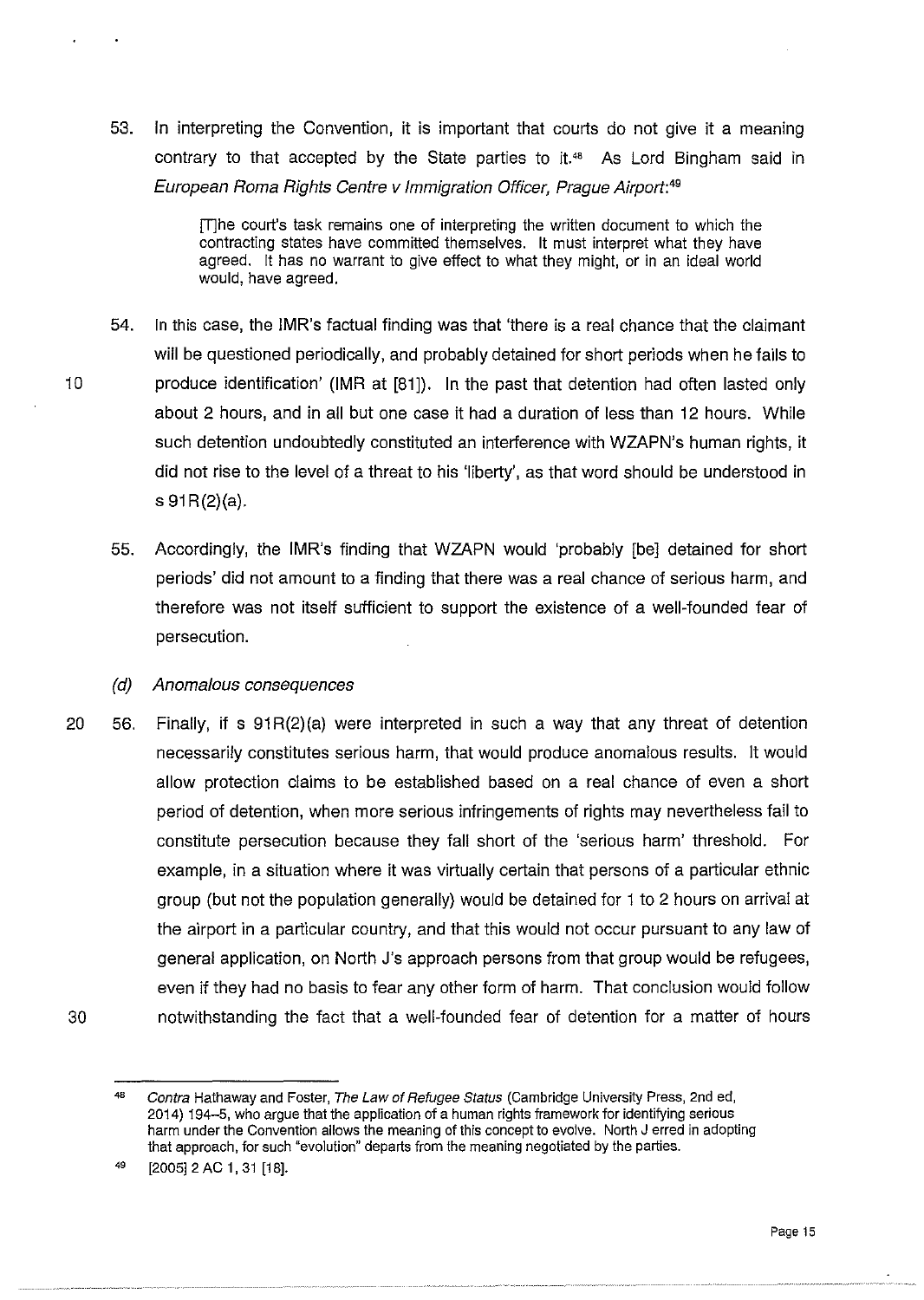would fall well short of conduct that would engage international obligations under the Convention.

- 57. If the Court accepts that detention in the circumstances posited above would not involve serious harm, it necessarily follows that there can be no direct equation of a well-founded fear of detention with a 'threat to liberty'. Instead, a qualitative analysis of the kind of detention feared (including it length, purpose and attendant conditions) is required to determine whether such a threat exists. This is consistent with 'a threat to .. . liberty' in the Act being a nuanced concept that is not established simply by demonstrating any period of detention or restriction on freedom of movement.
- 10 58. On that approach, there will be some circumstances where a real chance (or even certainty) of short-term periodic detention will not be sufficient to amount to serious harm. Whether such detention involves serious harm will have to be evaluated by the decision-maker on the material that is advanced in support of a claim. That is what the IMR did in this case. North J was wrong to find that this involved a jurisdictional error.

## **B. PROCEDURAL FAIRNESS**

59. The IMR held that, even if the detention and questioning that WZAPN feared did amount to serious harm (which it did not accept), it nevertheless was not satisfied that that harm would occur 'for the essential and significant reason of a convention ground' (IMR at [82]). The IMR explained its reason for that conclusion as follows (at [83]-[84]):

20 Country information indicates that State and de-facto authorities such as the Basij will stop and question people indiscriminately. Detention will follow if the person stopped is suspected of being involved in any illegal or immoral activity or otherwise presents some threat to State security.

The inability to provide identification papers will attract further enquiries, but I do not consider such questioning and detention as described by the claimant to be persecutory, as I do not consider it to be discriminatory for a Convention reason. Even if people without identification papers could be regarded as a particular social group (which I do not accept), I do not consider such questioning and detention to be inappropriate in the sense discussed by the High Court in 30 Applicant S v MIMA (2004) 217 CLR 387. (emphasis added)

60. Justice North correctly recognised that, unless WZAPN could successfully challenge the above reasoning, he would not be entitled to any relief irrespective of the IMR's approach to the 'serious harm' issue.<sup>50</sup> However, his Honour held that the proper interpretation of the above reasoning was that the IMR found that the detention that WZAPN feared would not be for the 'essential and significant reason' of a Convention ground because it would occur in accordance with a law or policy of general

<sup>50</sup> WZAPN v Minister for Immigration and Border Protection [2014] FCA 947, [53].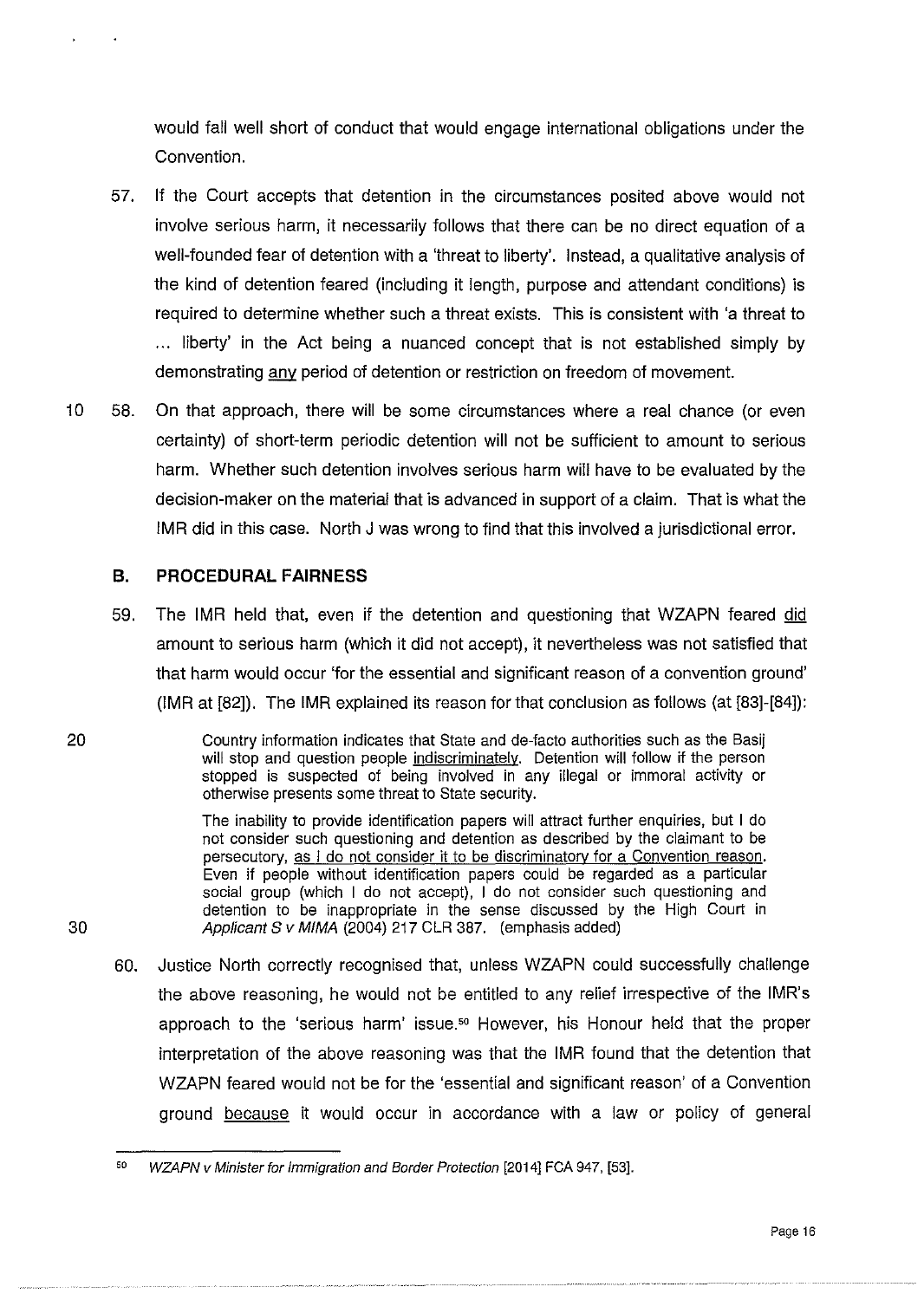application (at [64]). From that foundation, North J concluded that the IMR had denied WZAPN procedural fairness, because the IMR was:<sup>51</sup>

bound in fairness to alert the [respondent] to information, if there was any, which demonstrated that the conduct of the Basij was in pursuance of a legitimate national objective, and that the detention was appropriate and adapted to. achieving that objective. Alternatively, in the absence of such information, the reviewer was bound in fairness to identify to the [respondent] the issue that the conduct of the Basij may be regarded as conduct appropriate and adapted to achieving a legitimate national objective.

- 10 61. The above conclusion involved error because, on the true construction of the IMR's reasons, the IMR concluded that the harm feared was not for the essential and significant reason of a Convention ground because it held that that harm would not occur for a discriminatory reason. That finding did not depend on the existence of a law of general application and, because the IMR did not rely on such a law, procedural fairness did not require the disclosure of information concerning such a law.
- 62. Persecution cannot occur for a Convention reason if it does not involve discrimination." Discrimination is also necessarily relevant to the criterion in s 91R(1)(a), because a Convention reason cannot be the reason 'for' persecutory conduct unless the persecutors distinguish between persons to whom the Convention 20 reason applies, and those to whom it does not.
	- 63. The IMR expressly referred to the Basij's practice of stopping and questioning people 'indiscriminately'. Then, in the next paragraph, it found that the questioning and detention that would follow the 'indiscriminate' stopping was likewise not 'discriminatory for a Convention reason'. The ordinary and natural meaning of the words used by the IMR is that it was not satisfied that the harm that was feared would occur for an essential or significant reason mentioned in Art 1 A(2) of the Convention or s 91 R(1) (a). That was sufficient to support the IMR's alternative finding.
	- 64. Justice North focussed on the IMR's reference to Applicant  $S$  v Minister for Immigration and Multicultural Affairs<sup>53</sup> as indicating that the IMR based its decision on the existence of laws or policies of general application.<sup>54</sup> But Applicant S makes it clear that it is necessary to consider whether a law of general application is "appropriate" only if the court concludes that the law is being implemented in a

<sup>51</sup>  WZAPN v Minister for Immigration and Border Protection [2014] FCA 947, [75].

<sup>52</sup>  Minister for Immigration and Multicultural Affairs v Haji Ibrahim [2000] HCA 55; (2000) 204 CLR 1, 18-19 [55]-[56] (McHugh J); Islam v Secretary of State for the Home Department [1999]2 AC 629, 650-1 (Lord Hoffman). Section 91 R(1)(c) expressly recognises this requirement.

<sup>53</sup>  (2004) 217 CLR 387.

<sup>54</sup> WZAPN v Minister for Immigration and Border Protection [2014] FCA 947, [64], [65].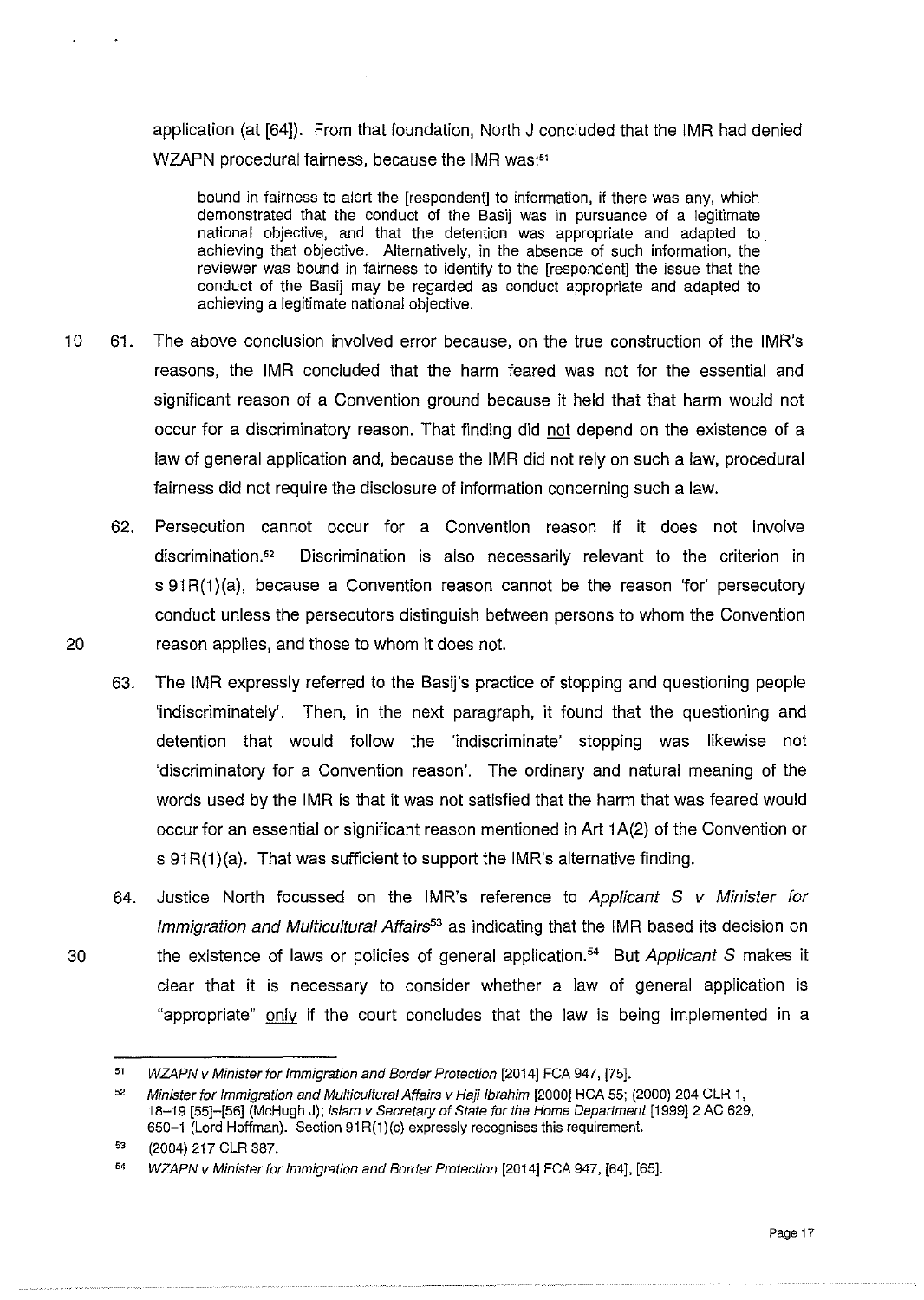discriminatory fashion.<sup>55</sup> Accordingly, the citation of Applicant S does not create any reason to doubt that the IMR based its conclusion on the absence of discrimination. The citation is more fairly read as indicating that yet a further ground would have been available for rejecting WZAPN's claim (that being a further ground that was not actually relied upon by the IMR, as the words 'even if ... which I do not accept' reveal).

65. For the above reasons, North J erred in concluding that the IMR denied WZAPN procedural fairness in failing to alert WZAPN to information concerning whether the conduct of the Basij was in pursuance of a legitimate national objective or was appropriate and adapted to achieving that objective, because on a fair reading of the 10 IMR's reasons no reliance was placed on such information.

## **Part VII APPLICABLE PROVISIONS**

66. The applicable legislative provisions are set out in the Annexure.

## **Part VIII ORDERS SOUGHT**

- 67. The Appellant seeks the following orders from the Court:
	- (1) The appeal be allowed.
	- (2) The Appellant pay the reasonable costs of the First Respondent of the Appeal.
	- (3) The declaration made by the Federal Court on 3 September 2014, and orders 5 and 6 made on the same date, be set aside, and in lieu thereof order that the appeal be dismissed.

## 20 **Part IX TIME ESTIMATE**

68. The Appellant estimates that it will require approximately 1.5 hours for the presentation of its oral argument.

DATED: 10 March 2015

DATED: 10 March 2015<br>
<br>
<br> **Stephen-Bonaghue**<br>
Liam Brown

Telephone: (03) 9225 7919<br>
Email: s.donaghue@vicbar.com.au Email: liam.brown@vicbar.com.au Email: s.donaghue@vicbar.com.au

<sup>55</sup> Applicant S v Minister for Immigration and Multicultural Affairs (2004) 217 CLR 387, 402 [42]-[43].